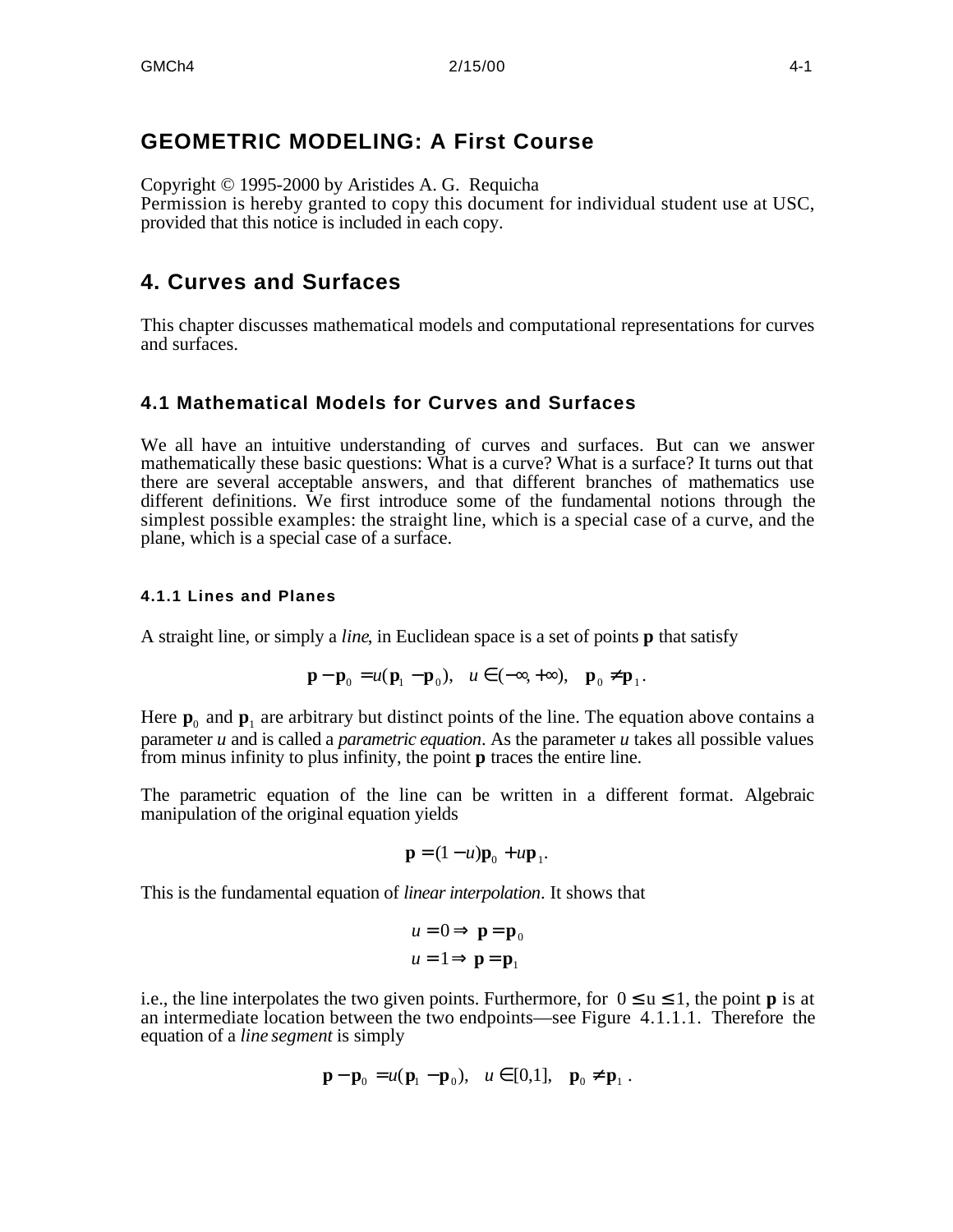Letting

*a*<sup>0</sup> = 1− *u*  $a_1 = u$ 

the interpolation equation can also be written as

$$
\mathbf{p} = a_0 \mathbf{p}_0 + a_1 \mathbf{p}_1
$$
  

$$
a_0 + a_1 = 1
$$



Figure 4.1.1.1 – Linear interpolation

Let us now consider a plane that passes through a point  $\mathbf{p}_0$  and is normal to a unit vector  $\boldsymbol{n}$ . the equation of the plane is

$$
(\mathbf{p} - \mathbf{p}_0). \mathbf{n} = 0
$$

Figure 4.1.1.2 illustrates the geometry involved. If we denote the point coordinates and vector components in a given frame by

$$
\begin{array}{ccc}\nx & a \\
\mathbf{p} & y & \mathbf{n} & b \\
z & b\n\end{array}
$$

and let

 $\mathbf{p}_0 \cdot \mathbf{n} = -d$ ,

the equation of the plane takes the familiar form

$$
ax + by + cz + d = 0.
$$

This is called an *implicit equation*. Note that –*d* is the (perpendicular) distance between the plane and the origin.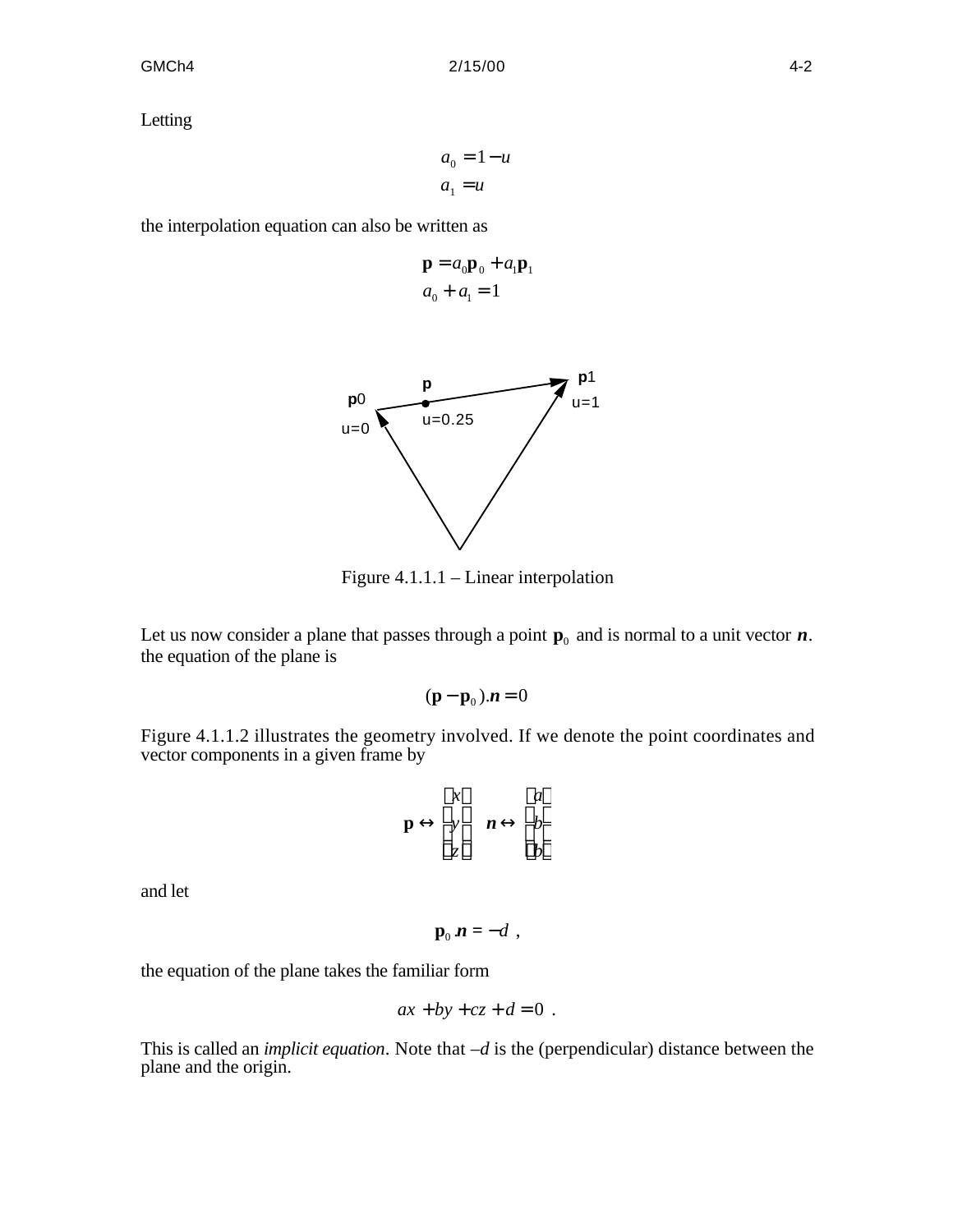

Figure 4.1.1.2 – A plane defined by a point and a normal vector

We defined a line by its parametric equation and a plane by its implicit equation. Lines also have implicit equations and planes parametric equations. For a line we consider two nonparallel planes and write

$$
a_1x + b_1y + c_1z + d_1 = 0
$$
  

$$
a_2x + b_2y + c_2z + d_2 = 0
$$

This system of equations defines a line implicitly. For a plane we take three non-collinear points and write the parametric equation as follows

$$
\mathbf{p} - \mathbf{p}_0 = u(\mathbf{p}_1 - \mathbf{p}_0) + v(\mathbf{p}_2 - \mathbf{p}_0), \quad u, v \quad (-, +)
$$

This equation essentially states that **p** is an arbitrary point in a 2-D Euclidean space with a (generally non-orthonormal) frame defined by the three given points, with  $\mathbf{p}_0$  as origin, and basis vectors  $\mathbf{p}_1 - \mathbf{p}_0$  and  $\mathbf{p}_2 - \mathbf{p}_0$ . Because a plane is a two-dimensional entity, its parametric equation has two independent parameters *u* and *v*.

A rectangular subset of a plane, often called a rectangular *patch*, is easy to define, simply by restricting the values taken by *u* and *v* to a 2-D interval, e.g., *a u b*, *c v d*. Other subsets of a plane are not so easy to define. We will return to this issue later in this chapter.

#### **4.1.2 Curves**

Calculus textbooks and most of the literature on curve modeling define a curve as a set of points **p** that satisfy a set of parametric equations:

$$
p_x = f_x(u)
$$
  
\n
$$
p_y = f_y(u)
$$
  
\n
$$
p_z = f_z(u)
$$

These can be abbreviated as

$$
\mathbf{p} = \mathbf{f}(u) ,
$$

where **f** is usually called a vector-valued function, because it has three components. The equations of a straight line are of this form, with **f** linear. If we let *u* range over the entire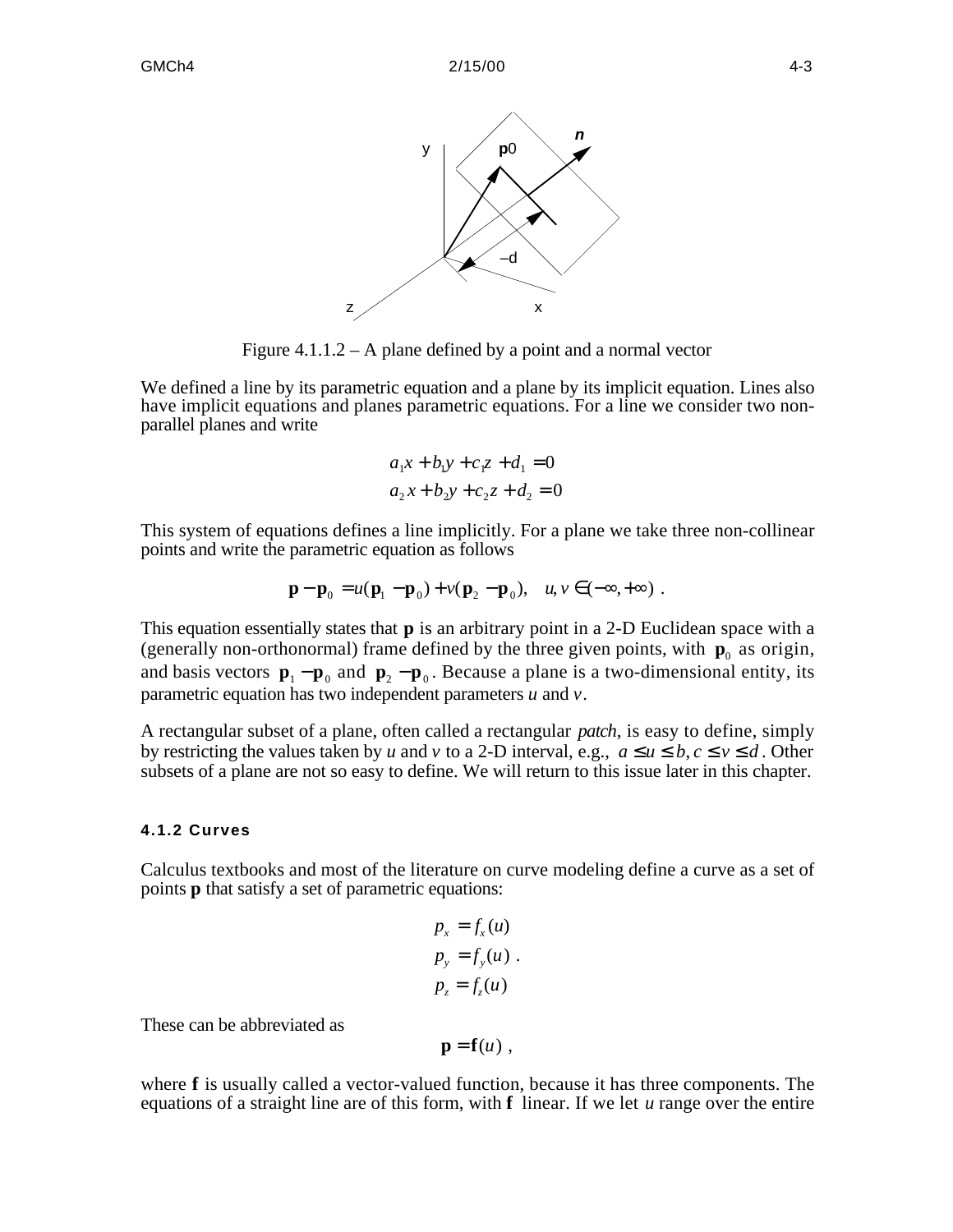set of reals we obtain the complete curve. If we restrict *u* to an interval, we define a *curve segment*.

It is important to understand that the same curve (i.e., set of points) can be defined by different parametric equations. The function **f** defines not only a curve but also a *parameterization* for it, and there are many ways of parameterizing the same curve.

The function **f** and some of its derivatives are usually required to be continuous. If **f** is continuous, the curve is called  $C^0$  continuous. If both the function and its first derivative are continuous, we say the curve is  $C^1$  continuous. In general, a curve is  $C^i$  continuous if **f** plus its first *i* derivatives are continuous.

If a curve is parameterized by its *arc length s*, the derivatives of the generic point of the curve  $\mathbf{p}(s)$  are related to the tangent and normal to the curve as follows

$$
\frac{d\mathbf{p}}{ds} = t
$$

$$
\frac{dt}{ds} = \frac{1}{\rho} n
$$

Here  $t$  is the unit vector tangent to the curve,  $n$  is the unit normal, and  $\rho$  is the radius of curvature, i.e., the radius of the circle that best approximates the curve at point **p**. These equations are derived in the standard texts on geometry, e.g. [do Carmo 1976]. Formulas for the tangent and normal also exist for other parameterizations, but are more complicated. We can construct a frame for each point  $\bf{p}$  by defining a third vector  $\bf{b}$ , called the binormal, as

$$
b=t\times n.
$$

The three vectors constitute an orthonormal frame, called the *Frenet frame*, that in general varies as **p** traces the curve.

*C* continuity, defined above, is also known as *parametric continuity*, because it is expressed in terms of the parameterization. Alternatively, one can define *geometric continuity*, which is intrinsic to a curve itself, and does not depend on the parameterization. A curve is  $G<sup>1</sup>$  continuous if its unit tangent varies continuously, and is  $G<sup>2</sup>$  if both the unit tangent and normal are continuous. It can be shown that parametric and geometric continuity are slightly different notions, and neither one implies the other. *G* continuity is the more important concept for applications, but it is harder to establish, and one often settles for *C* continuity.

The parametric curves most commonly used in geometric modeling are defined by functions **f** whose three components are polynomials in *u*, or are the quotients of two polynomials in *u*. They are known as *parametric polynomial* or *parametric rational* curves, respectively. Cubic curves are especially important because they can exhibit  $C^2$  continuity. The equations of a parametric cubic can be written as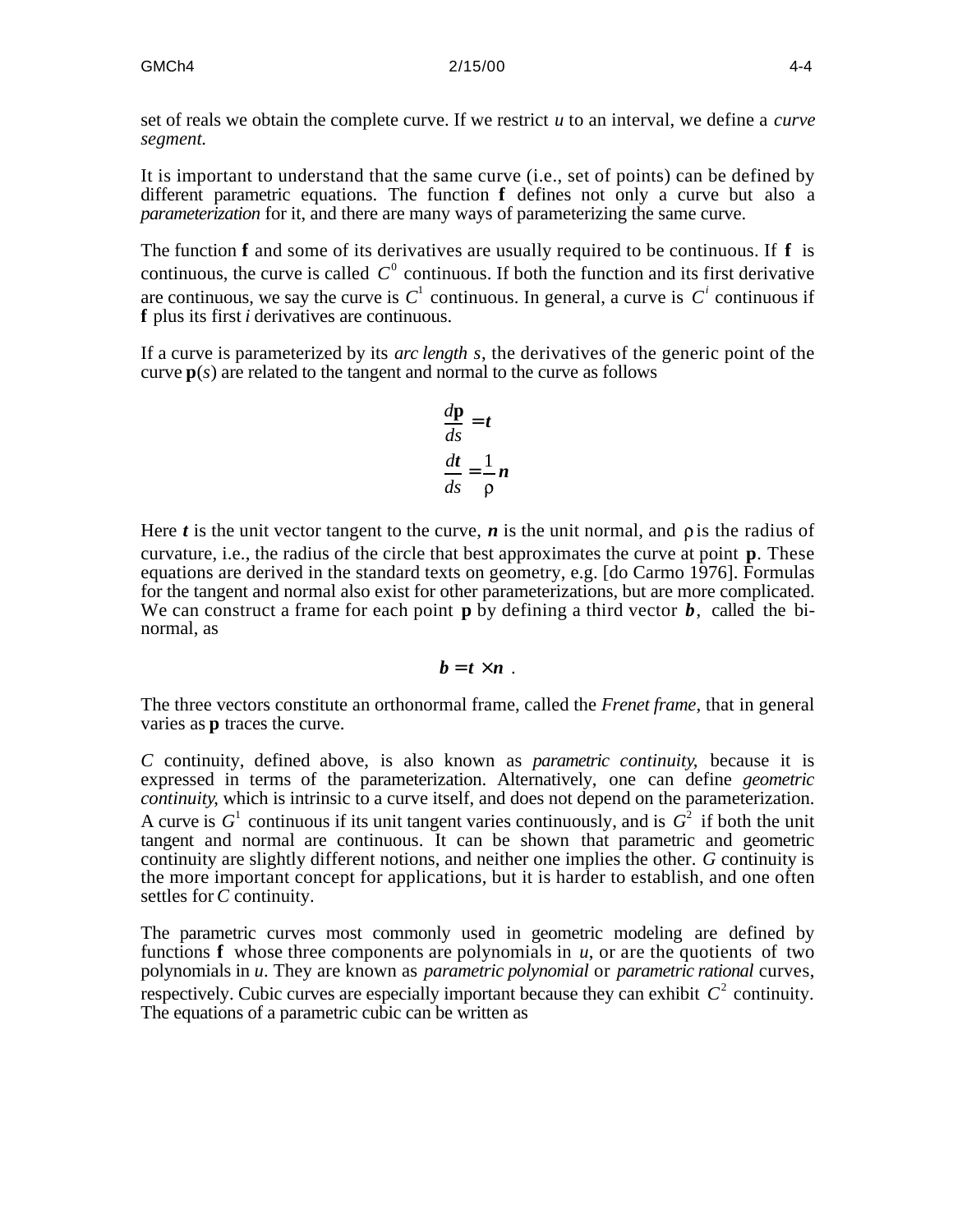$$
x = a_3 u^3 + a_2 u^2 + a_1 u + a_0
$$
  
\n
$$
y = b_3 u^3 + b_2 u^2 + b_1 u + b_0
$$
  
\n
$$
z = c_3 u^3 + c_2 u^2 + c_1 u + c_0
$$

If we interpret the coefficients as the coordinates of points

$$
\begin{array}{ccccccccc}\n & & a_3 & & a_2 & & a_1 & & a_0 \\
 & b_3 & b_3 & b_2 & b_2 & b_1 & b_1 & b_0 & b_0 \\
 & & c_3 & & c_2 & c_1 & c_0\n\end{array}
$$

the curve equations become

$$
\mathbf{p} = \mathbf{p}_3 u^3 + \mathbf{p}_2 u^2 + \mathbf{p}_1 u + \mathbf{p}_0,
$$

which shows that the generic point of a parametric polynomial curve can be expressed as a linear combination of other points, usually called *control points*.

The parametric definition of a curve has its limitations. For example, space-filling "curves" can be defined by continuous **f** functions. These "curves" contradict our intuition of a curve as a 1-D entity, because they actually correspond to 2-D or 3-D regions of space. In addition, parametric curves can self-intersect. If self-intersections are undesirable, we can model a curve by a different mathematical entity called a manifold.

A *closed n-manifold* is a set that is locally just like an Euclidean space. For example, each point in a closed 1-manifold has a small interval around it that can be elastically deformed into an interval of the real line. An elastic deformation, without cutting or glueing, is called in topology a *homeomorphism*. Two sets are called *topologically equivalent* if they are related by a homeomorphism. Topology, like Euclidean geometry, is the study of properties of objects that remain invariant under certain transformations. For Euclidean geometry the relevant transformations were the isometries, whereas for topology they are the homeomorphisms. The top three 1-D objects of Figure 4.1.2.1 are homeomorphic, and so are the three bottom objects. However, top objects are not homeomorphic to bottom ones, because a top object cannot be elastically deformed into a bottom one without glueing its endpoints.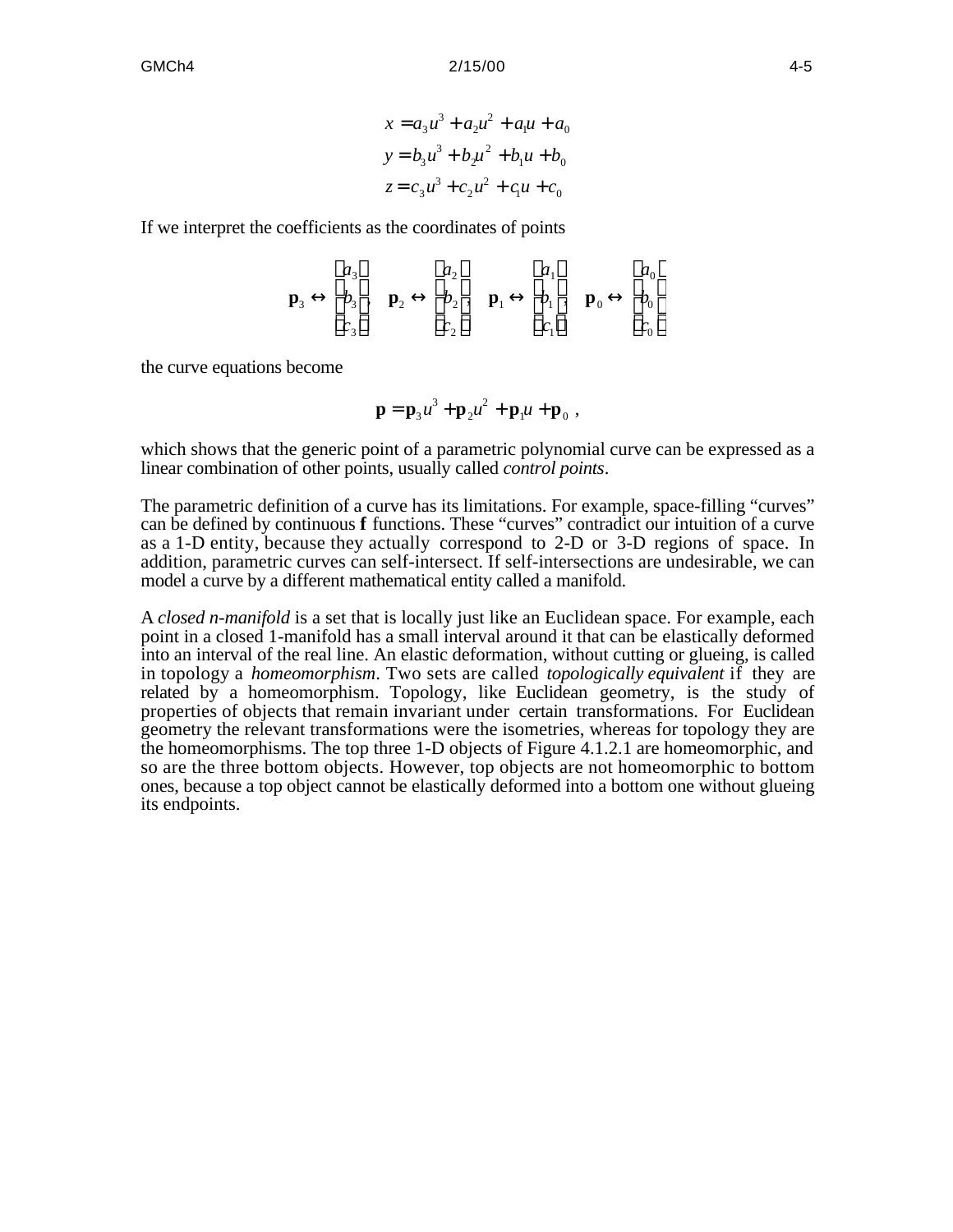

Figure 4.1.2.1 – Compact, connected 1-manifolds

The bottom objects in the figure are examples of closed 1-manifolds. The top objects are *bordered 1-manifolds*. Imagine a small disk centered about each of the points **p** of a 1 manifold *X*. Recall that the intersection of a disk centered at **p** with the set *X* is called the neighborhood of the point with respect to the set (Section 3.2.6). If *X* is a manifold, a neighborhood of **p** must be homeomorphic either to an open interval of the real line  $(x - \theta)$ ,

 $x +$  ) or to a "half interval" [x, x+). If there are no points that correspond to halfintervals, the manifold is closed; otherwise it is bordered. It can be shown that there are only two kinds of connected compact (i.e. closed and bounded) sets in Euclidean space that are 1-manifolds. They are the line segment and the circle. All other connected compact 1 manifolds are topologically equivalent to either a line segment or a circle. Therefore Figure 4.1.2.1 illustrates all the topologically distinct connected compact 1-manifolds.

In contrast, Figure 4.1.2.2 shows a non-manifold. The point of contact of the two ellipses violates the definition of manifold. Its neighborhood is not homeomorphic to either an interval or a half interval; rather, it is topologically equivalent to a "cross" formed by two intersecting line segments, as shown in the figure.



Figure 4.1.2.2 – Point **p** has a neighborhood homeomeorphic to two intersecting segments, and therefore the two ellipses do not constitute a 1-manifold

There is yet another definition of curve, through implicit equations: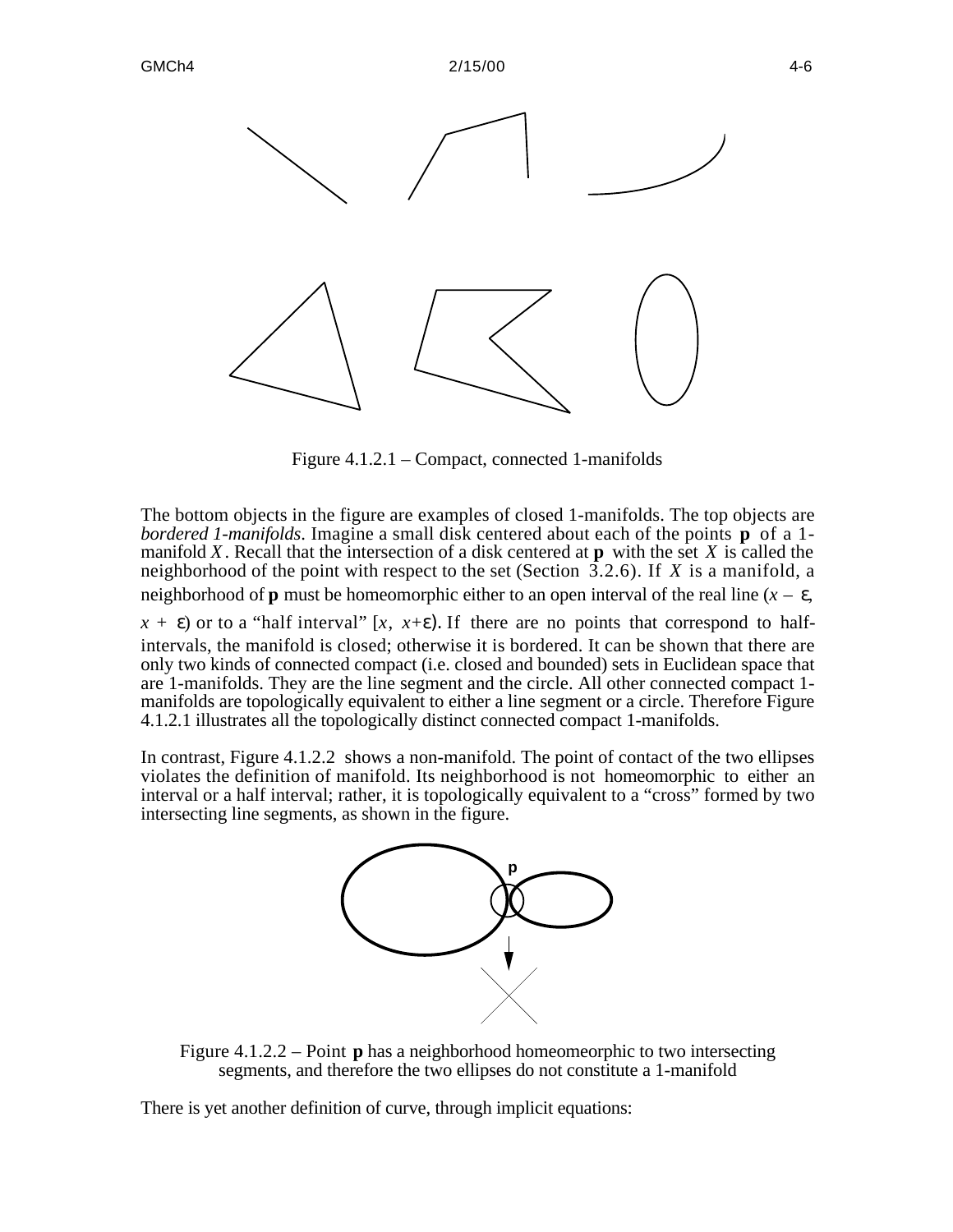$$
f_1(x, y, z) = 0
$$
  

$$
f_2(x, y, z) = 0
$$

This is a generalization of the implicit equation of a straight line, discussed in the previous section. The most interesting class of curves defined implicitly arises when the functions *f* are *algebraic*, i.e., they are polynomials in the spatial variables *x*, *y*, *z*.



Figure 4.1.2.3 – A circle defined implicitly

A set defined by a system of algebraic equations is called an *algebraic variety*. There is a large body of mathematics, called *algebraic geometry*, that studies algebraic varieties. *Algebraic curves* in 3-space are special cases of algebraic varieties, defined by two simultaneous equations. Each of the equations per se corresponds to an *algebraic surface*, and the curve is defined as the intersection of the two surfaces. Figure 4.1.2.3 shows a circle defined by intersecting a sphere with a plane, with equations

$$
x^2 + y^2 + z^2 = 1
$$
  

$$
z = 0.5
$$

Defining a curve as the intersection of two algebraic surfaces can also lead to non-intuitive "curves". For example, the intersection of two touching spheres is a point, not a 1-D entity. Therefore, it would be better to define a curve algebraically as the 1-D portion of the intersection variety. Unfortunately, computing the dimension of a general algebraic variety is a difficult problem.

All curves can be parameterized, but algebraic curves do not necessarily admit polynomial or rational parameterizations. On the other hand, parametric polynomial or rational curves can be *implicitized* and defined through algebraic varieties, but the degrees of the corresponding implicit equations generally are much higher than those of the original parametric equations.

#### **4.1.3 Surfaces**

We saw in the previous section that in mathematics there are several concepts of "curve". For surfaces, the situation is analogous. In calculus and differential geometry a surface is defined by parametric equations: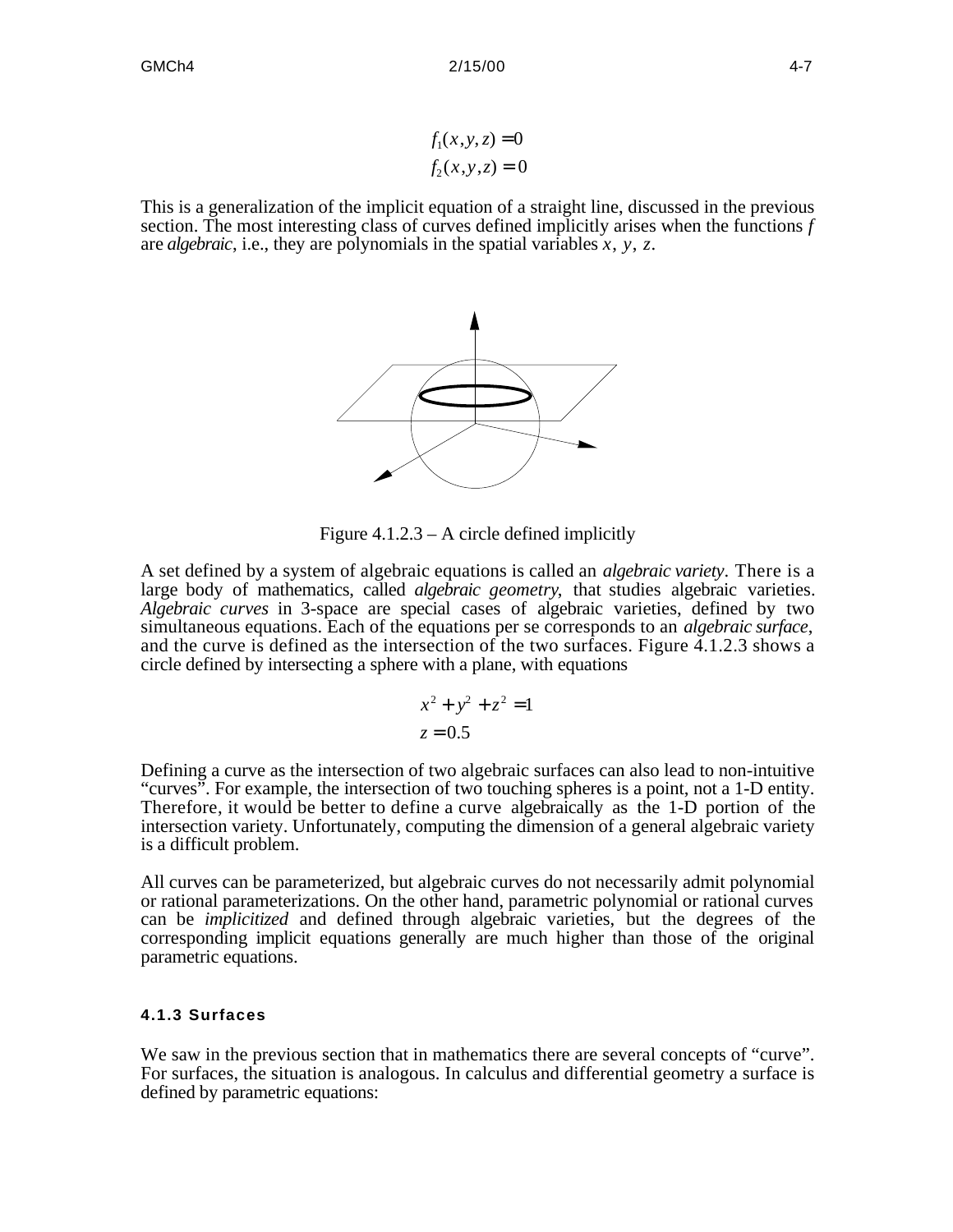$$
x = f_x(u, v)
$$
  
\n
$$
y = f_y(u, v)
$$
  
\n
$$
z = f_z(u, v)
$$

Now two parameters are needed, because surfaces are intrinsically two dimensional. These equations may be abbreviated as

$$
\mathbf{p}=\mathbf{f}(u,v).
$$

The vector-valued function **f** usually is required to satisfy certain continuity, or smoothness, conditions. If we restrict the parameters to a 2-D interval  $a \, u \, b, c \, v \, d$ , the resulting subset of the surface is a ("rectangular") patch. Other subsets of a parametric surface are not as easy to define. Typically they are defined through boundary representations, as discussed in Chapter 5.

Parametric surfaces used in geometric modeling typically are either polynomial or rational, i.e., the components of the function **f** are either polynomials in the *u*, *v*, variables or are quotients of two polynomials on these parameters.

At each point of a smooth surface there are infinitely many lines tangent to the surface. These lines define the tangent plane at the point. The tangent plane is perpendicular to the normal to the surface.

If we let

$$
u = g_u(t)
$$
  

$$
v = g_v(t)
$$

and substitute in the parametric equation of a surface, we obtain

$$
\mathbf{p} = \mathbf{f}[g_u(t), g_v(t)] = \mathbf{h}(t) .
$$

This is an equation in a single parameter, and therefore it defines a curve. Since the points of the curve also satisfy the equation of the surface, the curve must lie on the surface. Different choices of functions *g* correspond to different curves on the surface. If we fix one of the parameters and let the other vary,

> $u = u$  $v = v_0$ <sup>,</sup>

or

$$
u = u_0
$$
  

$$
v = v
$$

the corresponding curves

$$
\mathbf{p} = \mathbf{f}(u, v_0) = \mathbf{h}_{v_0}(u)
$$

$$
\mathbf{p} = \mathbf{f}(u_0, v) = \mathbf{h}_{u_0}(v)
$$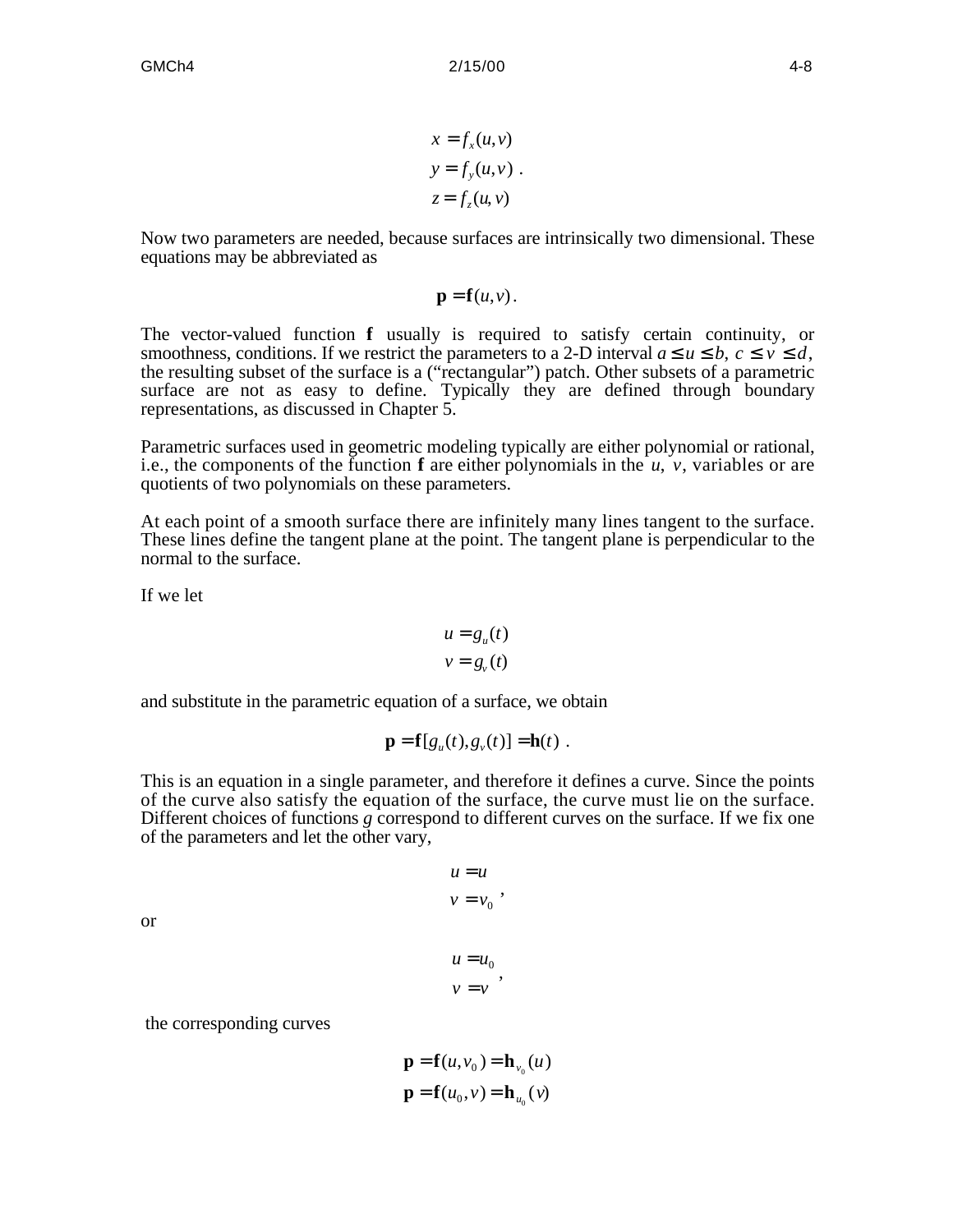are called *constant-parameter curves*. The tangents to the constant-parameter curves are the derivatives of the **h** functions. Therefore, the tangent vector to a constant-*v* curve is  $\frac{\partial \mathbf{p}}{\partial \mathbf{p}}$ *u* , and the tangent to a constant-*u* curve is  $\frac{\partial \mathbf{p}}{\partial x}$ *v* . The normal to the surface must be perpendicular to both of these tangents, and therefore (assuming the two vectors are not parallel) the unit normal is given by

$$
n = \frac{\frac{\partial \mathbf{p}}{\partial u} \times \frac{\partial \mathbf{p}}{\partial v}}{\left| \frac{\partial \mathbf{p}}{\partial u} \times \frac{\partial \mathbf{p}}{\partial v} \right|}.
$$

A planar surface has a fixed normal, but in general *n* varies from point to point on a curved surface. The set of normals to all the points of a surface constitute the surface's *Gaussian image*. One can think of the Gaussian image as a set of directions, or *direction cone*, or, equivalently, as the subset of the unit sphere where the normal directions intersect the sphere. The unit sphere is sometimes called the *Gaussian sphere*. For example, for a spherical surface the Gaussian image is the entire unit sphere; for a plane it is a single point; and for a cylinder it is a great circle on the Gaussian sphere. Gaussian images are used extensively in Computer Vision and in other applications, such as visibility studies.

Let us now consider the topological point of view. In topology a surface is a *2-manifold*, i.e., a set X such that the neighborhood with respect to  $\overline{X}$  of each point **p** of  $\overline{X}$  is topologically equivalent to either an open disk (i.e., a 2-D open ball) or to half a disk. If all neighborhhods are homeomorphic to disks, the manifold is *closed*, otherwise it is *bordered*. This definition is a direct generalization of the earlier notion of 1-manifold we encountered in the previous section, and can be generalized further, to spaces with higher dimensionality.

Figure 4.1.3.1 shows that the surface of a solid cube is an example of a piecewise-planar, or *polyhedral*, closed 2-manifold. It is a collection of polygonal faces such that the neighborhoods of vertices, or of points in the interior of an edge, or in the interior of a face, all can be deformed elastically so as to become disks.



Figure 4.1.3.1 – The surface of a solid cube is a closed 2-manifold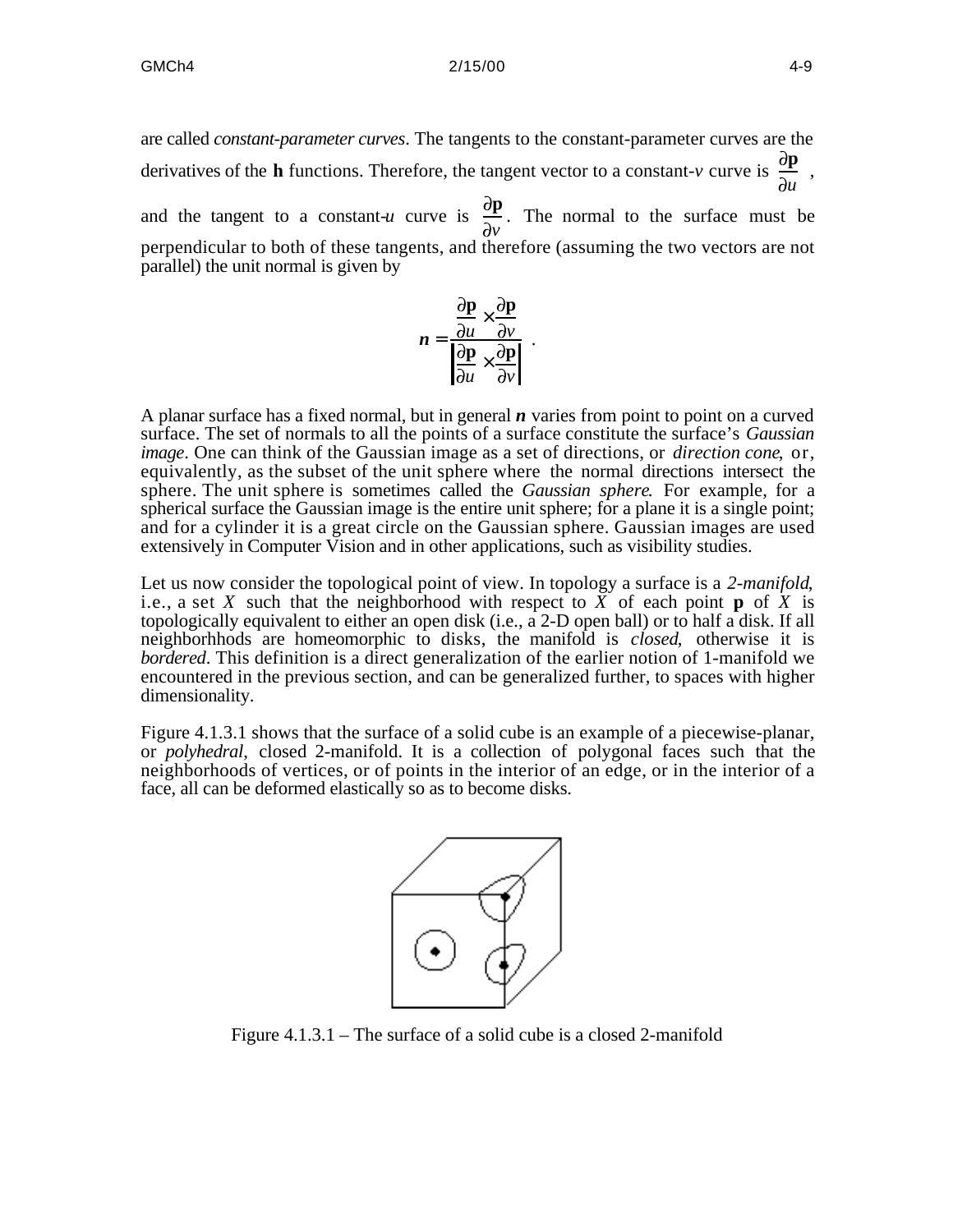



Figure 4.1.3.2 – The boundaries of two cubes glued at an edge or at a vertex are not 2-manifolds

In contrast, Figure 4.1.3.2 shows two polyhedral "surfaces" that are not manifolds. The object on the left fails to be a manifold because it has an edge that is shared by more han two faces. The neighborhhods of points on the common edge are made out of four half disks that cannot be flattened into a single disk without gluing. The object on the right has a vertex that is shared by two cones of faces. Its neighborhood can be deformed into two disks, but these have to be glued to obtain a single disk.

A surface that crosses itself has at least one edge of self-intersection, and therefore is analogous to the two cubes glued along an edge in Figure 4.1.3.2. It follows that selfintersecting surfaces are not 2-manifolds. It is also clear from this figure that the union of two 2-manifolds (the cube boundaries) may produce objects that are not manifolds. In other words, 2-manifolds are not algebraically closed under set operations.

We saw earlier that all connected, compact, closed 1-manifolds are topologically equivalent to a circle. For closed 2-manifolds the situation is much more complicated. First, there are so-called non-orientable 2-manifolds, which cannot be built in Euclidean 3-space, and therefore will not be discussed in this course. A general orientable 2-manifold that is closed, connected and compact must be homeomorphic to a sphere with *n* "handles" or "holes", for  $n = 0, 1, ...$  Figure 4.1.3.3 shows on the left a polyhedral 2-manifold that is topologically equivalent to a sphere with one handle, shown on the right. The sphere with one handle is itself homeomeorphic to a torus, *i.e.*, to a doughnut-shaped surface. It is easy to see if two manifolds are equivalent by imagining one being deformed elastically into the other.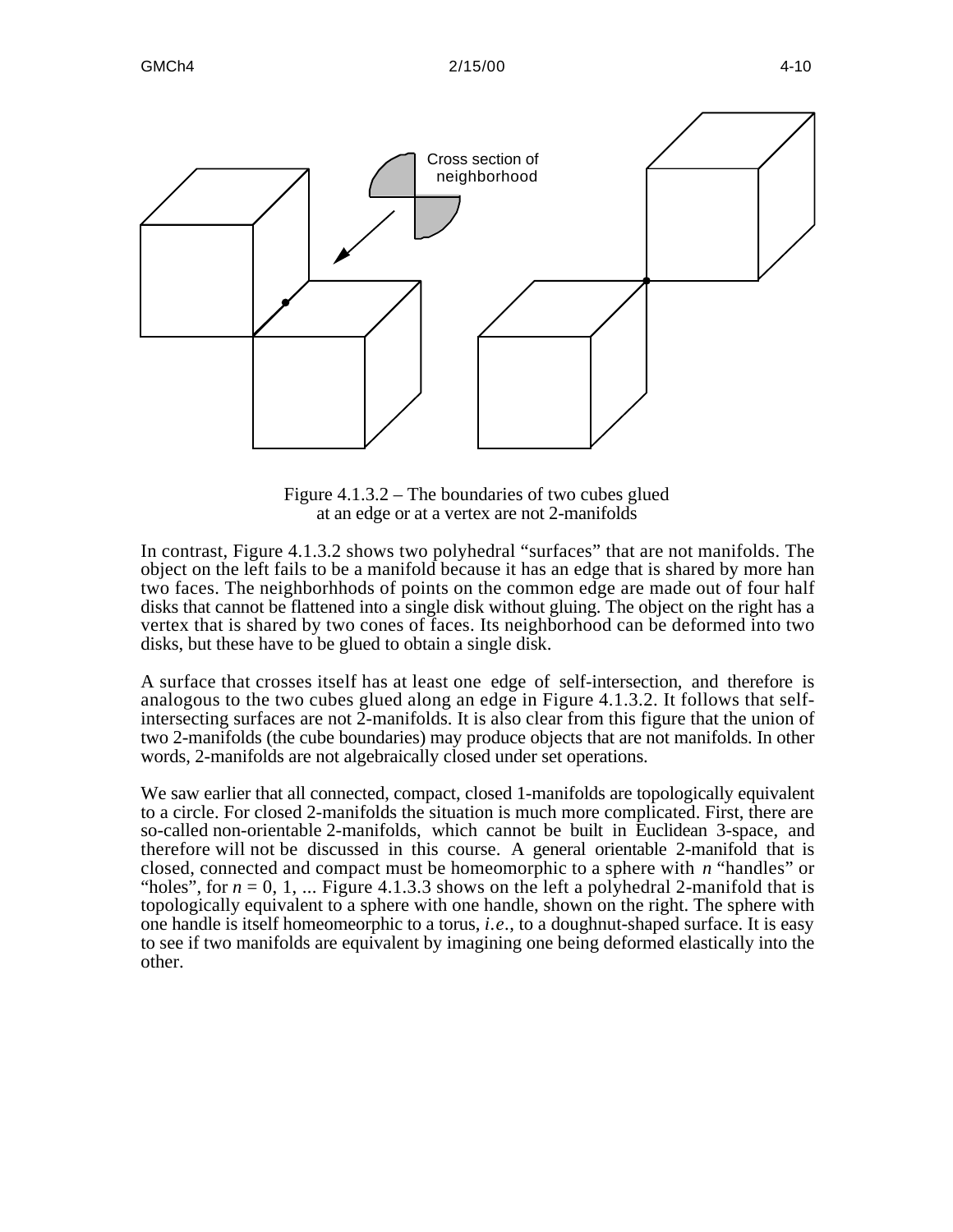

Figure 4.1.3.3 – A polyhedral surface and a topologically equivalent sphere with one handle

Finally, from the point of view of algebraic geometry a surface is an algebraic variety defined by a single implicit equation

 $f(x, y, z) = 0$ 

where  $f$  is a polynomial in the spatial variables  $x$ ,  $y$ ,  $z$ . Algebraic surfaces may selfintersect, and sometimes are not truly two-dimensional.

A plane is the simplest example of an algebraic surface, and is defined by a linear implicit equation. Equations of degree higher than one correspond to curved surfaces. For example, a sphere of radius *R*, centered at the origin, is defined by

$$
x^2 + y^2 + z^2 - R^2 = 0,
$$

and a cylinder of radius *R* and axis coincident with the *z* coordinate axis is defined by

$$
x^2 + y^2 - R^2 = 0.
$$

The normal to a surface  $f(x, y, z) = 0$  is parallel to its *gradient* vector, defined as

$$
\frac{\partial f}{\partial x} \\
 f \frac{\partial f}{\partial y} \\
 \frac{\partial f}{\partial z}
$$

.

Parametric polynomial or rational surfaces can be implicitized, but the resulting algebraic varieties typically have much higher degrees.

## **4.2 Representations for Curves**

We saw in Section 4.1.2 that there are at least three useful models for curves: images of parametric functions, 1-manifolds, and algebraic (implicit) curves. This section focuses on parametric curves, because parameterizations are required by most of the algorithms that process curves. Many geometric modeling systems adopt 1-manifold models for curves,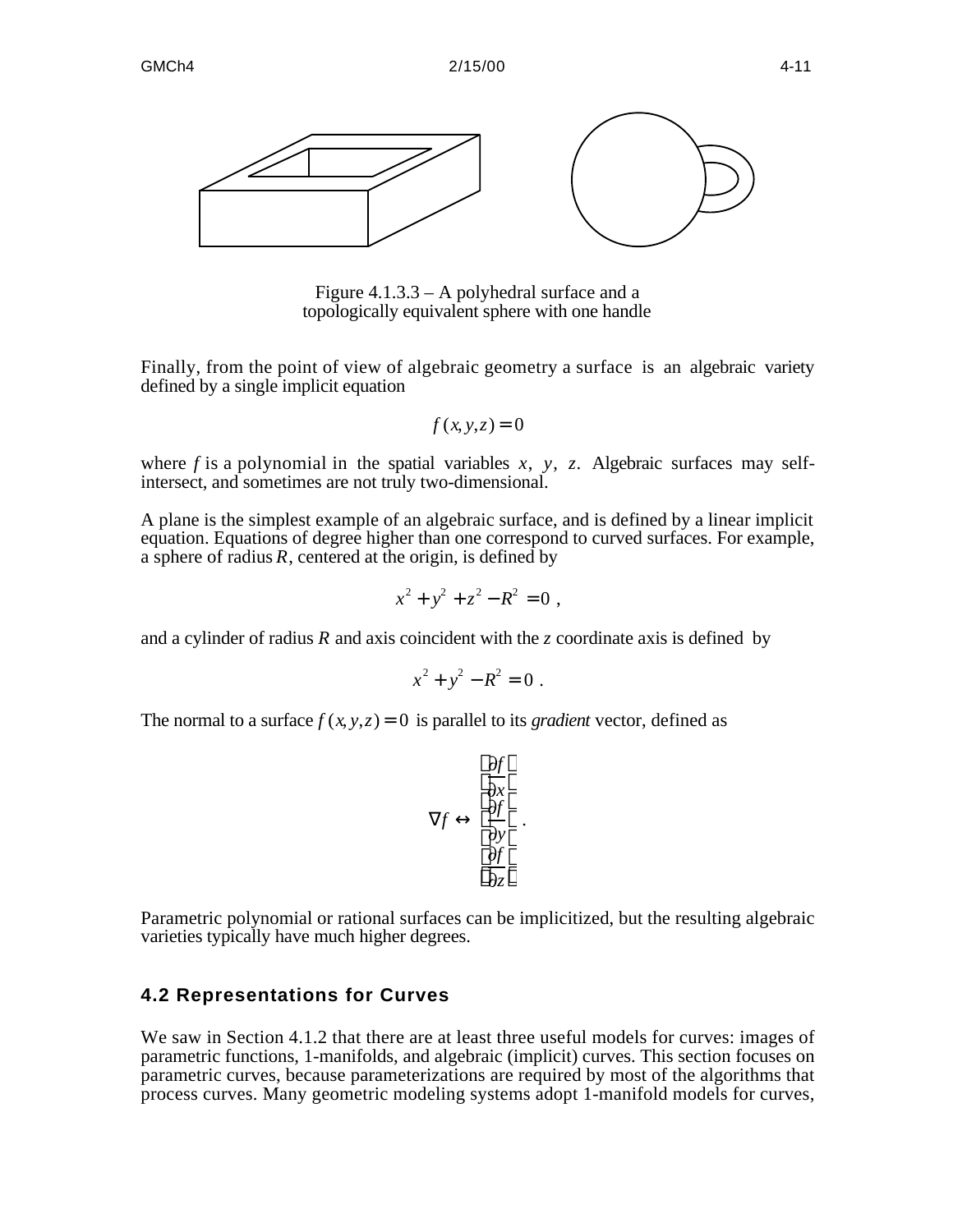but still represent them parametrically. We begin with mathematical preliminaries. First we show that vector space concepts are useful to study polynomials, and introduce multivariate polynomials, called *blossoms*, which are associated with single-variable polynomials and are very useful computationally. Then we focus on approximation schemes for representing curves. We discuss Bézier and B-spline methods, which are the most widely used. Finally, we look at parametric curve representation by primitive instancing. Most of our examples are second degree curves, for simplicity, although the most commonly used curves in practice are cubics, because they can be  $\dot{C}^2$  continuous.

#### **4.2.1 Vector Spaces of Polynomials**

Consider the set of all the polynomials  $f(u)$  in a single variable  $u$  that have degrees at most *d*. Addition of polynomials is defined as usual, by summing same-power coefficients. Multiplication by a real scalar corresponds to multiplying all the coefficients by the scalar. It is very easy to prove that this set with the two operations satisfies all the required axioms and is a vector space. The dimension of the space equals the maximum number of coefficients in a degree *d* polynomial, which is  $d + 1$ .

A second degree polynomial in *u* can be written as

$$
f(u) = \begin{bmatrix} 1 & u & u^2 \end{bmatrix} \begin{bmatrix} a_0 \\ a_1 \\ a_2 \end{bmatrix} ,
$$

where the *a*'s are the usual coefficients of the powers of *u*. Comparing this expression with the expansion of a vector as a linear combination of a basis

$$
\boldsymbol{x} = \begin{bmatrix} \boldsymbol{e}_0 & \boldsymbol{e}_1 & \boldsymbol{e}_2 \end{bmatrix} \begin{bmatrix} x_0 \\ x_1 \\ x_2 \end{bmatrix}
$$

we see that the monomial functions

$$
\begin{bmatrix} 1 & u & u^2 \end{bmatrix}
$$

constitute a basis for the space of polynomials of degree 2. The components of the vector (*i.e.*, polynomial) *f* are the coefficients

$$
a_0 a_1 a_2
$$

The monomial basis is also called the *power basis*.

If we select a basis, any polynomial in the vector space can be represented by the column matrix of its components. Any choice of basis leads to representations that are unambiguous, unique, and of the same size. However, these representations differ considerably in other characteristics. For example, the power basis has severe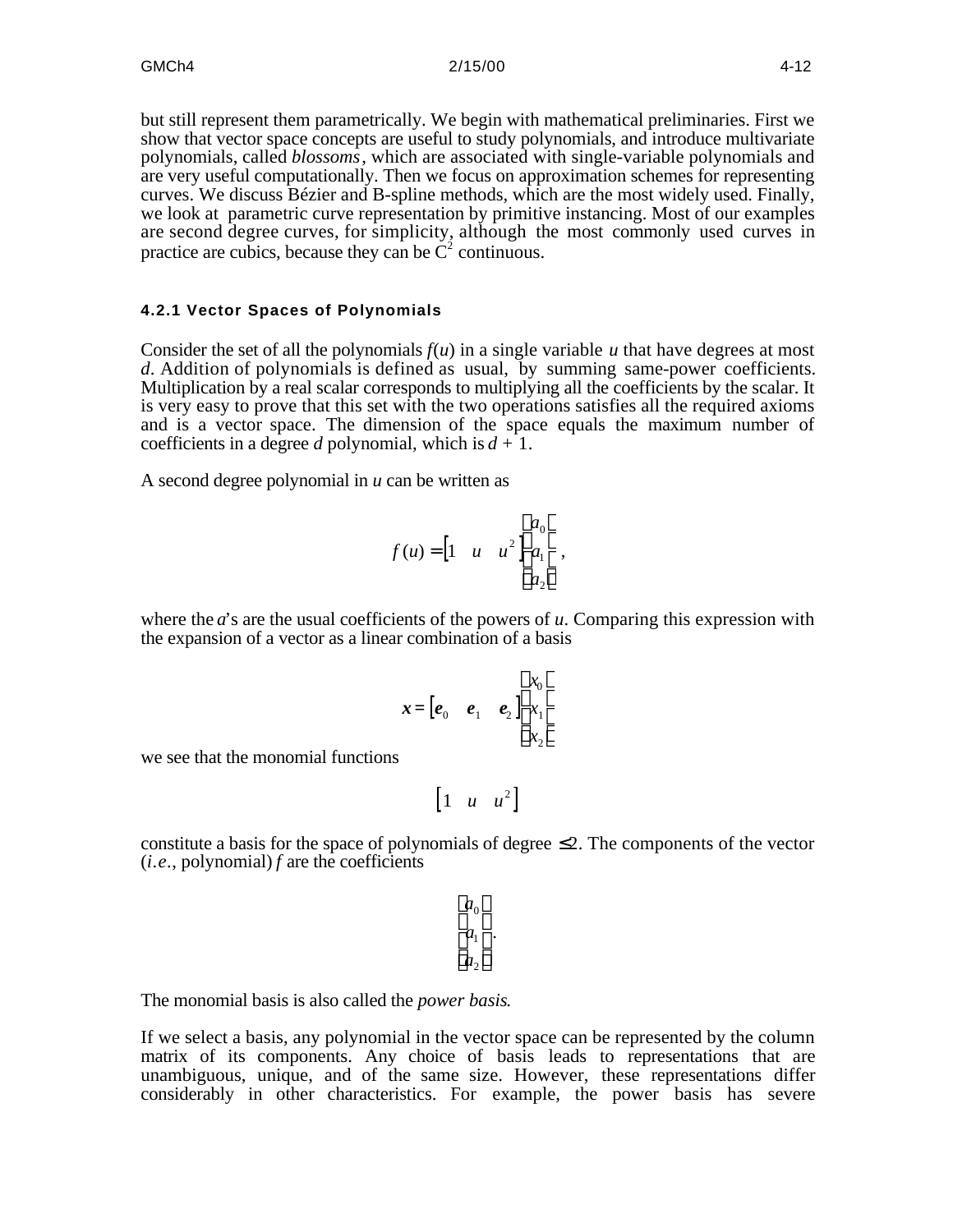computational drawbacks, because it often introduces large numerical errors in computations. It is also ill-suited for curve *design*, because the coefficients do not have a simple, intuitive effect on the shape of the curve.

A quadratic polynomial, being a vector in a 3-D space, has 3 degrees of freedom. These can be constrained in a geometrically meaningful fashion so as to control the polynomial shape. For example, let us require that a polynomial be represented by the following three quantities:

$$
b_0 = f(0)
$$
  
\n
$$
b_1 = f(0) + \frac{1}{2} f(0)
$$
  
\n
$$
b_2 = f(1)
$$

where the prime denotes the derivative. The geometric meaning of these constraints is shown in Figure 4.2.1.1.



Figure  $4.2.1.1 - A$  quadratic polynomial and its three defining points.

The derivative of *f* is

$$
f\left(u\right) = \begin{bmatrix} 0 & 1 & 2u \end{bmatrix} \begin{bmatrix} a_0 \\ a_1 \\ a_2 \end{bmatrix}
$$

and therefore the constraints above can be expressed in the power basis representation as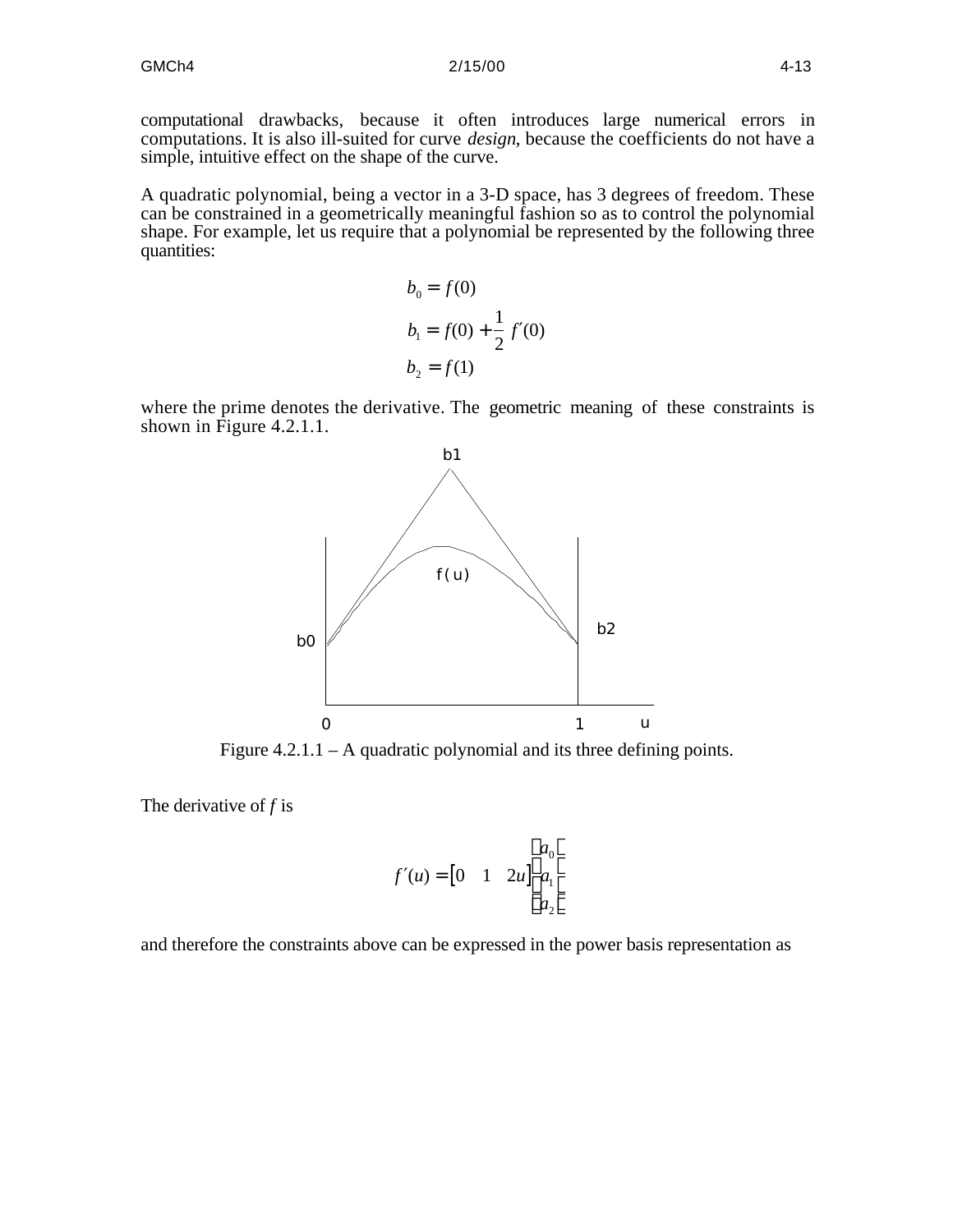$$
f(0) = \begin{bmatrix} 1 & 0 & 0 \end{bmatrix} \begin{bmatrix} a_0 \\ a_1 \\ a_2 \end{bmatrix} = b_0
$$
  

$$
f(0) + \frac{1}{2} f(0) = 1 \begin{bmatrix} a_0 \\ a_1 \\ a_2 \end{bmatrix}
$$
  

$$
f(1) = \begin{bmatrix} 1 & 1 & 1 \end{bmatrix} \begin{bmatrix} a_0 \\ a_1 \\ a_2 \end{bmatrix} = b_2
$$
  

$$
a_2
$$

These three equations can be written together in matrix form as

$$
\begin{array}{ccccccccc}\n1 & 0 & 0 & a_0 & b_0 \\
1 & k_2 & 0 & a_1 = b_1 \\
1 & 1 & 1 & a_2 & b_2\n\end{array}.
$$

The column matrices contain the components of the vector  $f$  in two basis:

$$
F^{p} = \begin{array}{cc} a_{0} & b_{0} \\ a_{1} & F^{b} = b_{1} \\ a_{2} & b_{2} \end{array}
$$

Here  $F^p$  corresponds to the power basis components. The other basis is called the *Bernstein basis*, and the corresponding polynomials are the *Bernstein polynomials*.

The matrix equation that expresses the constraints can be re-written as

$$
\begin{array}{ccc}\n1 & 0 & 0 \\
1 & \frac{1}{2} & 0 \ F^p = F^b \\
1 & 1 & 1\n\end{array}
$$

But we know from Section 3.4 that the components of a vector in the two basis are related by

$$
F^p = M_{pb}^b F^b
$$

where  $M_{pb}^b$  is the matrix corresponding to the transformation that maps the vectors of the power basis into those of the Bernstein basis. It follows that

$$
(M_{pb}^p)^{-1} = \begin{bmatrix} 1 & 0 & 0 \\ 1 & \frac{1}{2} & 0 \\ 1 & 1 & 1 \end{bmatrix}.
$$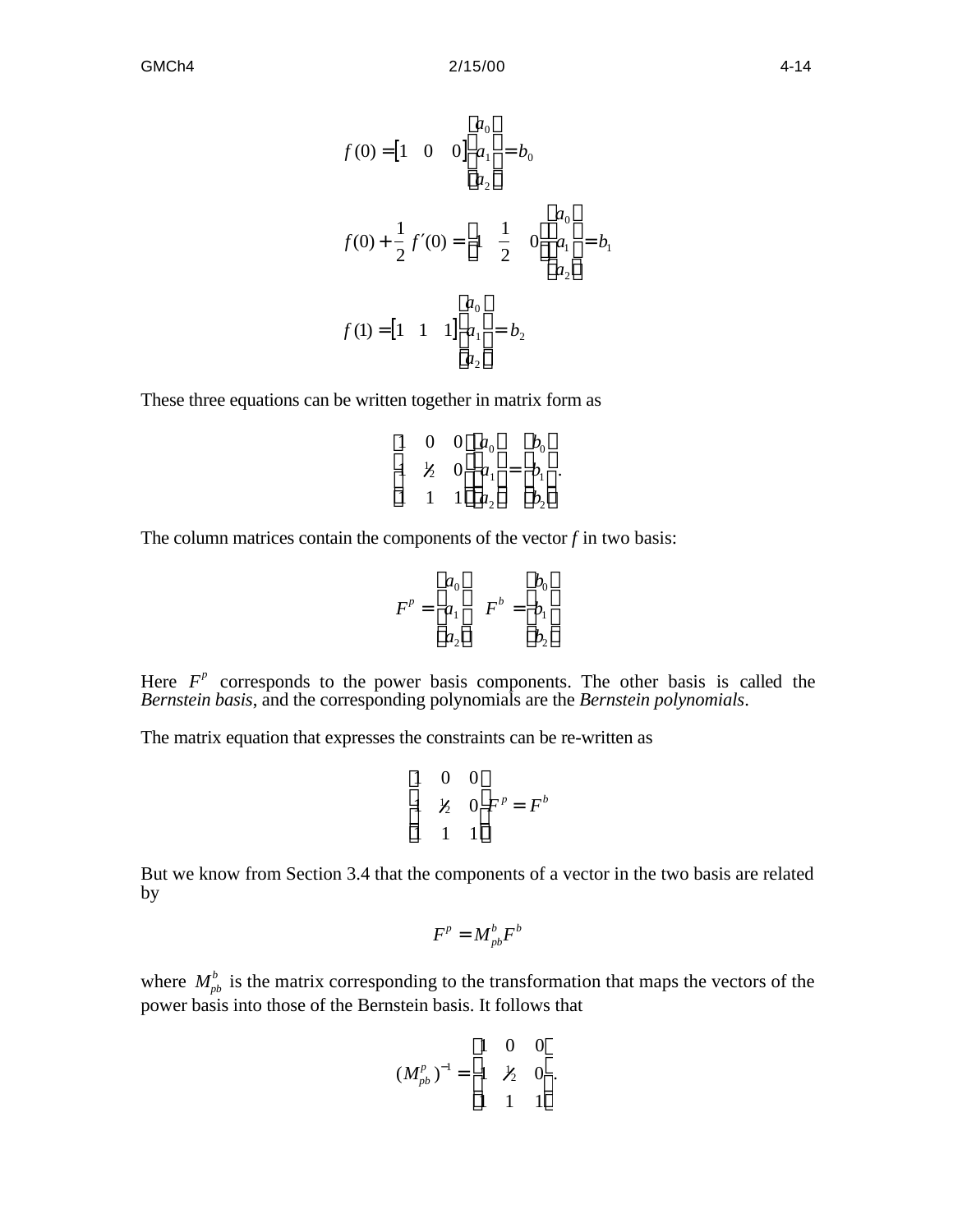Inverting this matrix gives us the desired tranformation matrix

$$
M_{pb}^p = \begin{bmatrix} 1 & 0 & 0 \\ -2 & 2 & 0 \\ 1 & -2 & 1 \end{bmatrix}.
$$

We also know that the columns of this matrix contain the components of the new basis expressed in the old basis. Therefore, the Bernstein polynomials are the following

$$
B_0^2(u) = 1 - 2u + u^2 = (1 - u)^2
$$
  
\n
$$
B_1^2(u) = 2u - 2u^2 = 2u(1 - u)
$$
  
\n
$$
B_2^2(u) = u^2
$$

Here the superscript in the basis functions denotes the maximum degree of the polynomials in the space.

A similar analysis for an arbitrary degree *d* yields the general Bernstein polynomials:

$$
B_i^d = \frac{d}{i} u^i (1-u)^{d-i}.
$$

This is precisely the form of the binomial distribution, well known in probability and statistics. For example, if the probability of heads in a coin toss is *u*, the probability of exactly *i* heads in *d* tosses is the Bernstein polynomial  $B_i^d(u)$ . The probabilistic interpretation of the Bernstein basis can be exploited in the geometric modeling context—see [Goldman 1983].

Thus far we have considered only one polynomial function. Now let us define a point  $p(u)$ lying in a parametric curve in the Euclidean plane, with coordinates

$$
\mathbf{p}(u) = \begin{cases} x(u) \\ y(u) \end{cases},
$$

and let these coordinates be second degree polynomials in *u*. Proceeding as in Section 4.1.2 we can write

$$
\mathbf{p}(u) = \begin{bmatrix} B_0^2(u) & B_1^2(u) & B_2^2(u) \end{bmatrix} \begin{bmatrix} \mathbf{b}_0 \\ \mathbf{b}_1 \\ \mathbf{b}_2 \end{bmatrix}.
$$

A curve in this representation is called a *Bézier curve*, and the **b**'s are called its *Bézier control points*, which together form the *control polygon*. It follows from our derivation for the single-function case that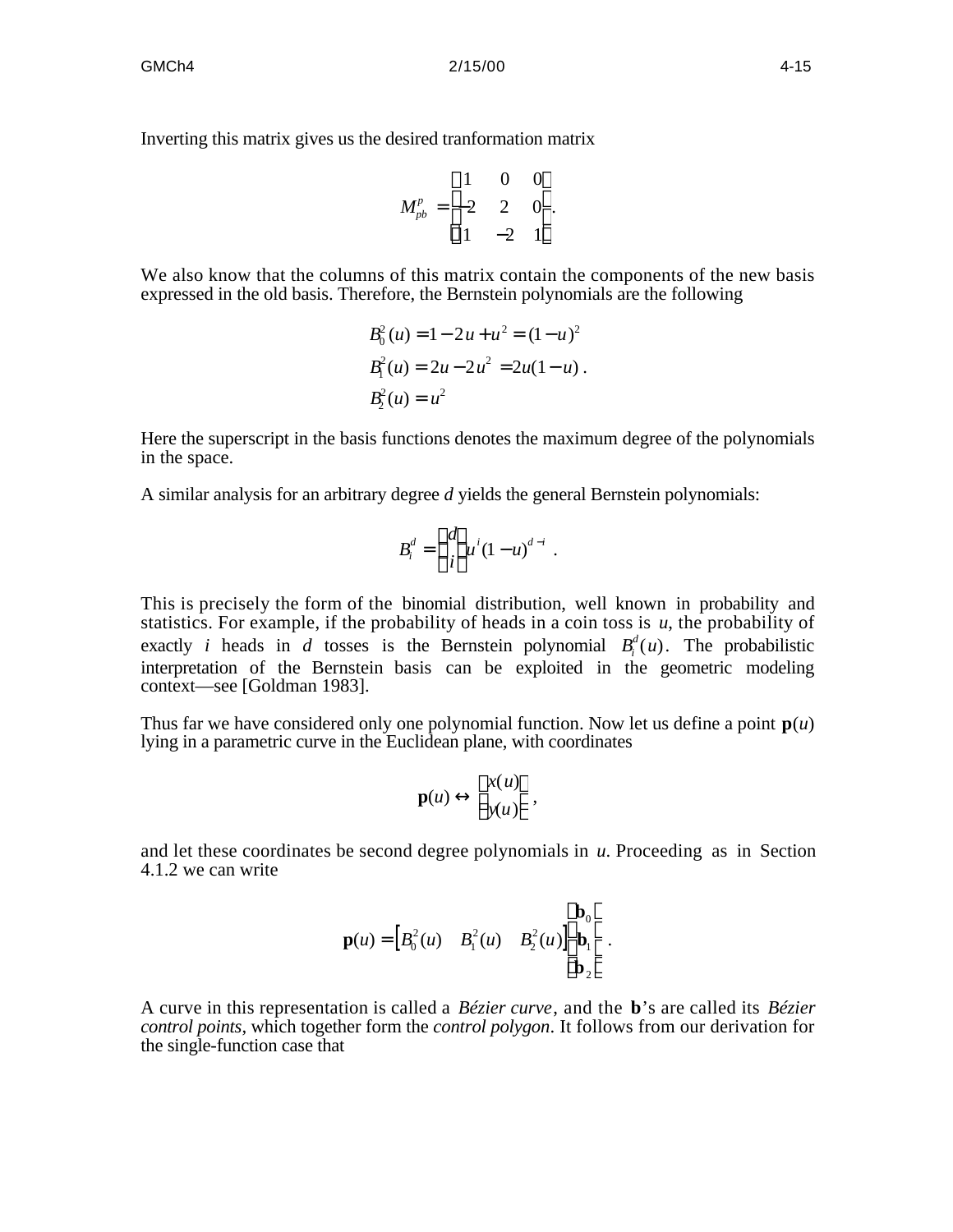$$
\mathbf{p}(0) = \mathbf{b}_0
$$
  

$$
\mathbf{p}(0) + \frac{1}{2}t(0) = \mathbf{b}_1,
$$
  

$$
\mathbf{p}(1) = \mathbf{b}_2
$$

where *t* is the tangent to the curve.

#### **4.2.2 Blossoms**

We now discuss the *blossoming* approach, which provides very useful tools for dealing with Bézier and spline curves. The *blossom*  $g(u_1, u_2, \dots, u_d)$  that corresponds to a polynomial  $f(u)$  of degree  $d$  is a multivariate polynomial with the following properties:

- 1)  $f(u) = g(u, u, \dots, u)$
- 2)  $g(u_1, u_2, \dots, u_d) = g[Permutation(u_1, u_2, \dots, u_d)]$
- 3)  $g(\cdots, u_i = a_0 q_0 + a_1 q_1, \cdots) = a_0 g(\cdots, u_i = q_0, \cdots) + a_1 g(\cdots, u_i = q_1, \cdots), \quad a_0 + a_1 = 1$

The first, or *diagonal*, property shows that the univariate polynomial can be recovered from its blossom by setting all the variables in the blossom to the same *u* value. Note that there are *d* variables in the blossom *g* for an *f* polynomial of degree *d*. The second property indicates that the order of the variables in the blossom is unimportant. The third provides an interpolation formula for computing blossom values, and will be used extensively in the algorithms described below. It can be shown [Ramshaw 1987] that the blossom of a polynomial *f*(*u*) is well-defined and always exists.

Let us begin our exploration of blossom algorithms. We will work with second degree polynomials for simplicity, but the generalization to higher degrees is obvious. We start with the blossom values  $g(0,0)$ ,  $g(0,1)$  and  $g(1,1)$  and compute  $f(u) = g(u,u)$  for any *u* between 0 and 1 as follows. We interpolate between  $g(0,0)$  and  $g(0,1)$  by using Property 3 of the blossom, setting

$$
u_i = u_2
$$
  
\n
$$
q_0 = 0, \quad q_1 = 1
$$
  
\n
$$
a_0 = 1 - u, \quad a_1 = u
$$

so as to obtain

$$
g(0, u) = (1 - u)g(0, 0) + ug(0, 1).
$$

We interpolate similarly between  $g(0,1)$  and  $g(1,1)$  to compute  $g(u,1)$ . Then we interpolate once more between the intermediate results  $g(0, u)$  and  $g(u, 1)$  to produce the final value  $g(u, u)$ . This computation can be summarized as shown by the graph of Figure 4.2.2.1, where the arcs denote multiplication by the factors indicated, and the nodes denote sum.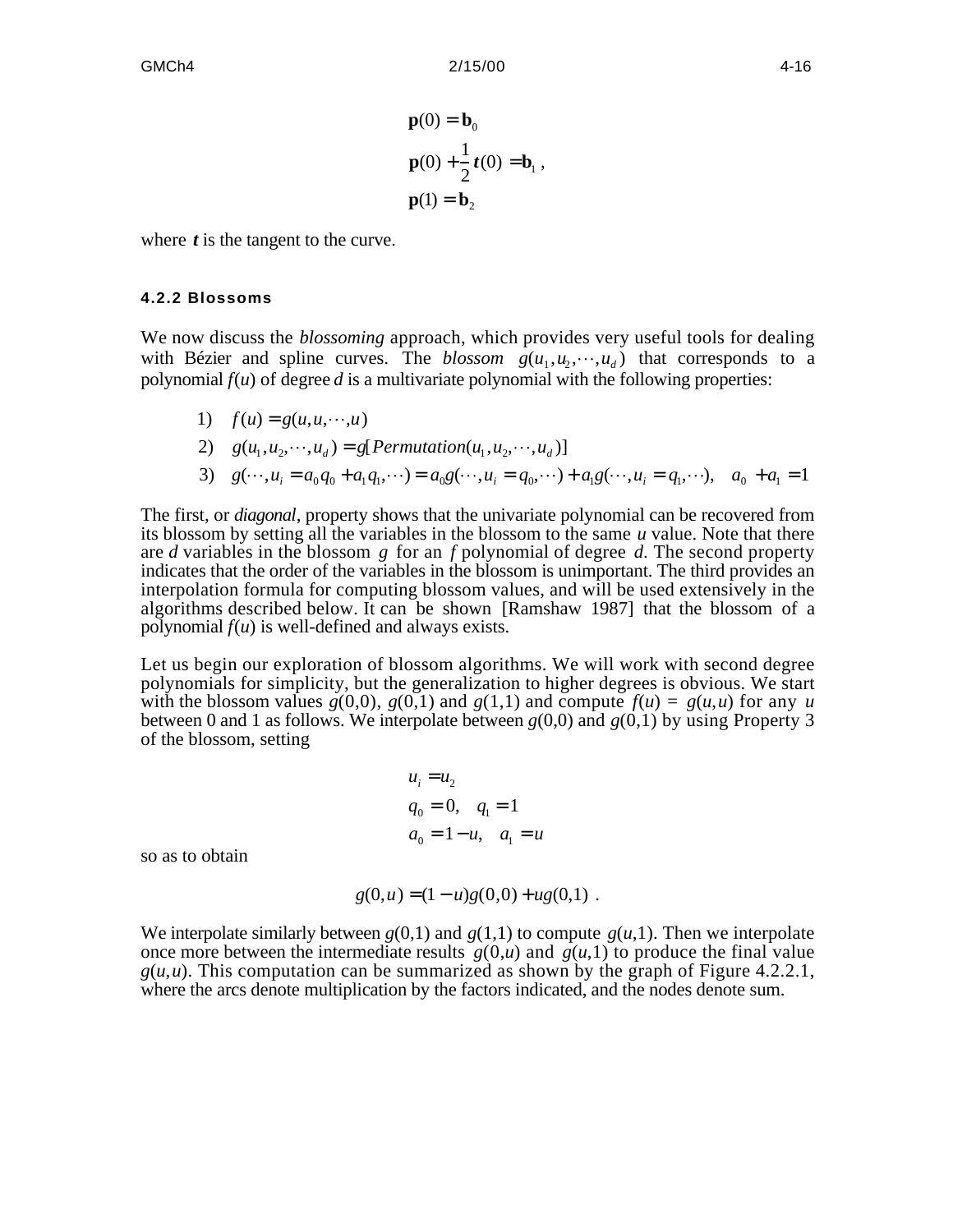

Figure 4.2.2.1 – Blossom evaluation by successive interpolation

Doing the calculations in full yields

$$
f(u) = g(u, u) = g(0, 0)[(1 - u)(1 - u)] + g(0, 1)[u(1 - u) = (1 - u)u] + g(1, 1)u^{2}.
$$

The functions of *u* that multiply the *g* values are the Bernstein basis functions of the previous section, and therefore

$$
f(u) = g(u, u) = g(0,0)B_0^2(u) + g(0,1)B_1^2(u) + g(1,1)B_2^2(u).
$$

It follows that the *g*'s must be the Bézier points of *f*, *i.e.*, the components of the (polynomial) vector  $\bar{f}$  in the Bernstein basis:

$$
g(0,0) = b_0
$$

$$
g(0,1) = b_1
$$

$$
g(1,1) = b_2
$$

A similar computation can be used for each coordinate of a point **p**(*u*) on a Bézier curve. Therefore we discovered a computational scheme for evaluating points on a Bézier curve by successive interpolation of its Bézier control points. This procedure has a simple geometric interpretation shown in Figure 4.2.2.2. In the figure, and elsewhere in the sequel, we denote points by the sequence of arguments in the corresponding blossom values. For example, the point  $g(0,1)$  is denoted simply by 01.

The figure illustrates the computation of the point that corresponds to  $u=1/3$ , given the Bézier points 00, 01 and 11. First we intepolate between 00 and 01. To do this, we construct a point 0u along the segment 00 to 01, at a distance from 00 that corresponds to one third (*u*=1/3) of the distance between 00 and 01. Similarly, we construct a point u1 along the segment 01 to 11. Finally, we interpolate between 0u and u1 to find uu. Note that this is a purely geometric construction, involving only ratios of line segments. This computation is fast and numerically stable, and is known as *de Casteljau's algorithm*, after its inventor, an engineer with the French car maker Citroën. (Interestingly, Bézier and de Casteljau, working independently and for competing companies, came up with essentially the same approach for defining free-form curves and surfaces. Bézier published his work, whereas de Calsteljau did not; his manuscripts surfaced only recently, many years after the original work was done.) De Casteljau's algorithm provides a very convenient method for tracing a curve, *i.e.*, for computing successive points along the curve. Curve tracing is a fundamental capability, used for many applications such as curve display and computing intersections.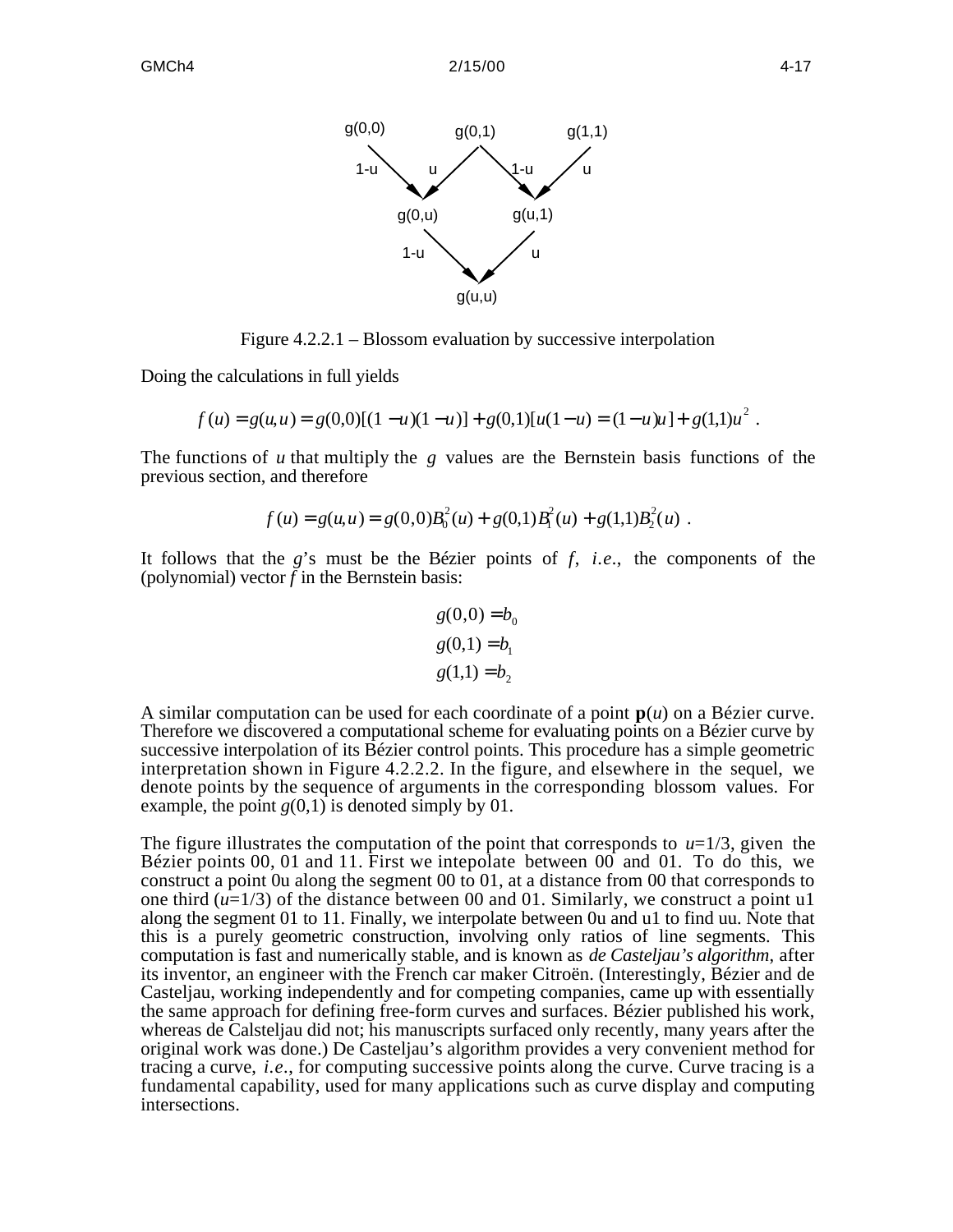

Figure 4.2.2.2 – De Casteljau's algorithm

The computation diagrammed in Figure 4.2.2.1 can be generalized to higher degrees, to parameter intervals other than [0,1], and to unequal *u* arguments. A key requirement is that the successive control points in the top row, from left to right, be such that each pair in the sequence differs in only one of the *u* arguments. Otherwise, one cannot interpolate between successive points by using Property 3 of the blossoms. For example, for degree 3, the Bézier points are

*g*(0,0,0), *g*(0,0,1), *g*(0,1,1), *g*(1,1,1) .

For an interval  $[k_0, k_1]$ , it can be shown that the Bézier points are obtained from the blossom by substituting 0 by  $k_0$  and 1 by  $k_1$  in the expressions above. For example, the Bézier points for a degree 2 polynomial are

$$
g(k_0,k_0), g(k_0,k_1), g(k_1,k_1).
$$

The blossom computation is still valid, provided that we use the correct interpolation formulae that correspond to the situation depicted in Figure 4.2.2.3.



Figure 4.2.2.3 – Linear interpolation between parameters other than 0 and 1.

Instead of multiplication by  $(1-u)$  and *u* we now need slightly more complicated expressions:

$$
\mathbf{p}(u) = \frac{k_1 - u}{k_1 - k_0} \, \mathbf{p}_0 + \frac{u - k_0}{k_1 - k_0} \, \mathbf{p}_1 \, .
$$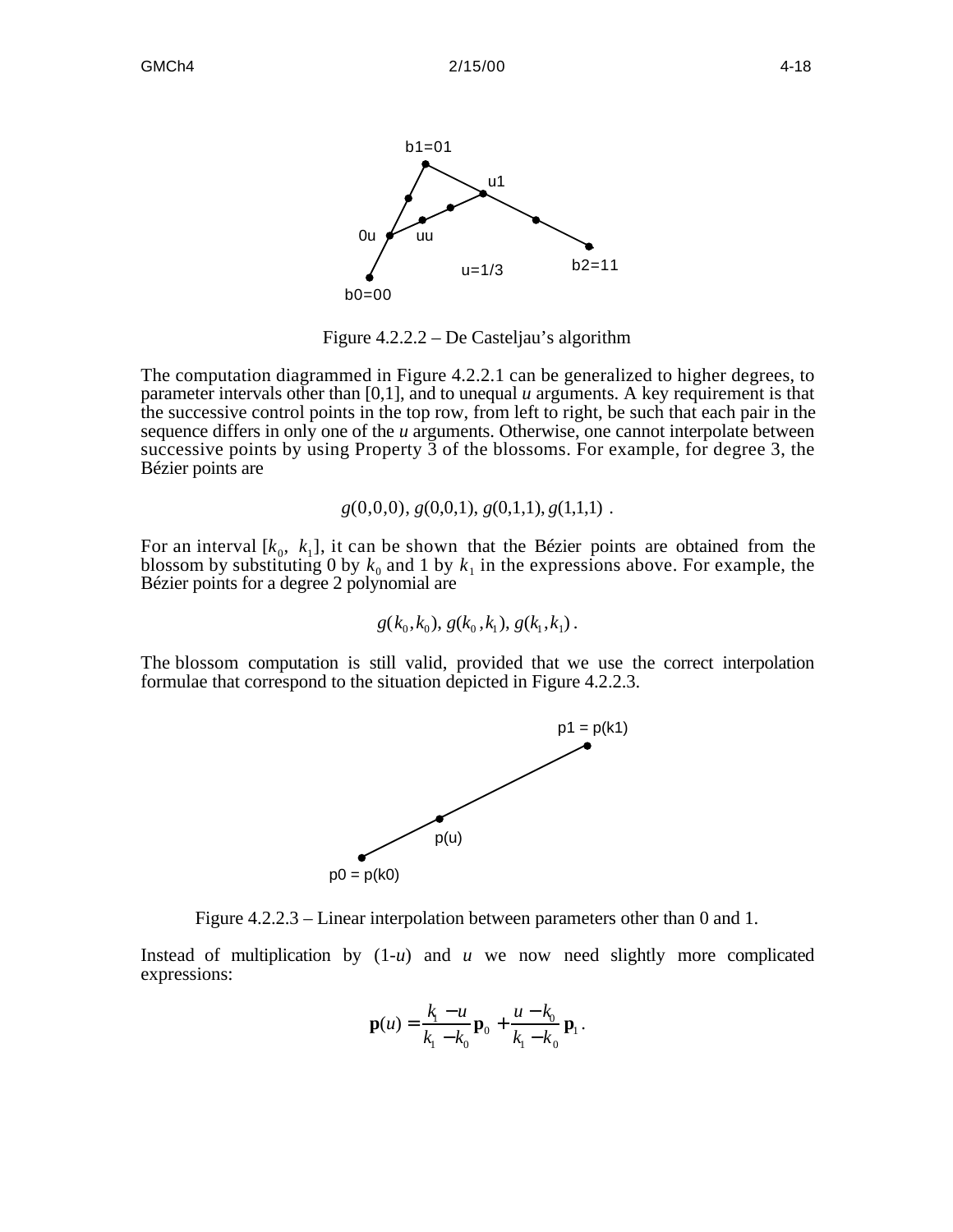Note that the parameter expressions have changed, but the geometric construction embodied in de Casteljau's algorithm has not. This may be more obvious if we re-write the interpolation formula as

$$
\mathbf{p}(u) = \mathbf{p}_0 + \frac{u - k_0}{k_1 - k_0} (\mathbf{p}_1 - \mathbf{p}_0),
$$

which shows that we are adding to the initial point  $\mathbf{p}_0$  a vector in the direction of the line segment, and with a magnitude that corresponds to the ratio of the distances between  $\mathbf{pp}_0$ and  $\mathbf{p}_1 \mathbf{p}_0$ . The result of the successive interpolation, since it implements de Casteljau's algorithm, is still a Bézier curve, but now parameterized in the interval  $[k_0, k_1]$  instead of [0,1]. The parameter values  $k_0$ , and  $k_1$  are usually called *knots*.

We can generalize further, and use a successive interpolation scheme to evaluate blossom points that are not in the curve, i.e., points that do not satisfy

$$
u_1 = u_2 = \cdots = u_d = u.
$$

All that is needed is to use the appropriate linear interpolation formulae, but with different *u*'s. Figure 4.2.2.4 shows an important example for a quadratic curve. The control points in this example are known as the de Boor points, which will be discussed in detail in the next sections.



Figure 4.2.2.4 – Evaluating a general quadratic blossom from its de Boor points

The first two points in the top row have the same  $k_1$ . We interpolate between  $k_0$  and  $k_2$ , using a ratio that corresponds to  $u_2$ . The result is  $g(u_2, k_1)$ . The second and third point in the first row have the same  $k_2$ . We interpolate between  $k_1$  and  $k_3$ , with ratios that correspond to  $u_2$ . Finally, we interpolate the two intermediate results between  $k_1$  and  $k_2$ , with ratios that correspond to  $u_1$ . Observe in Figure 4.2.2.4 that we still have three control points, although they are not the Bézier points, but now we have four knots instead of two as in the previous examples.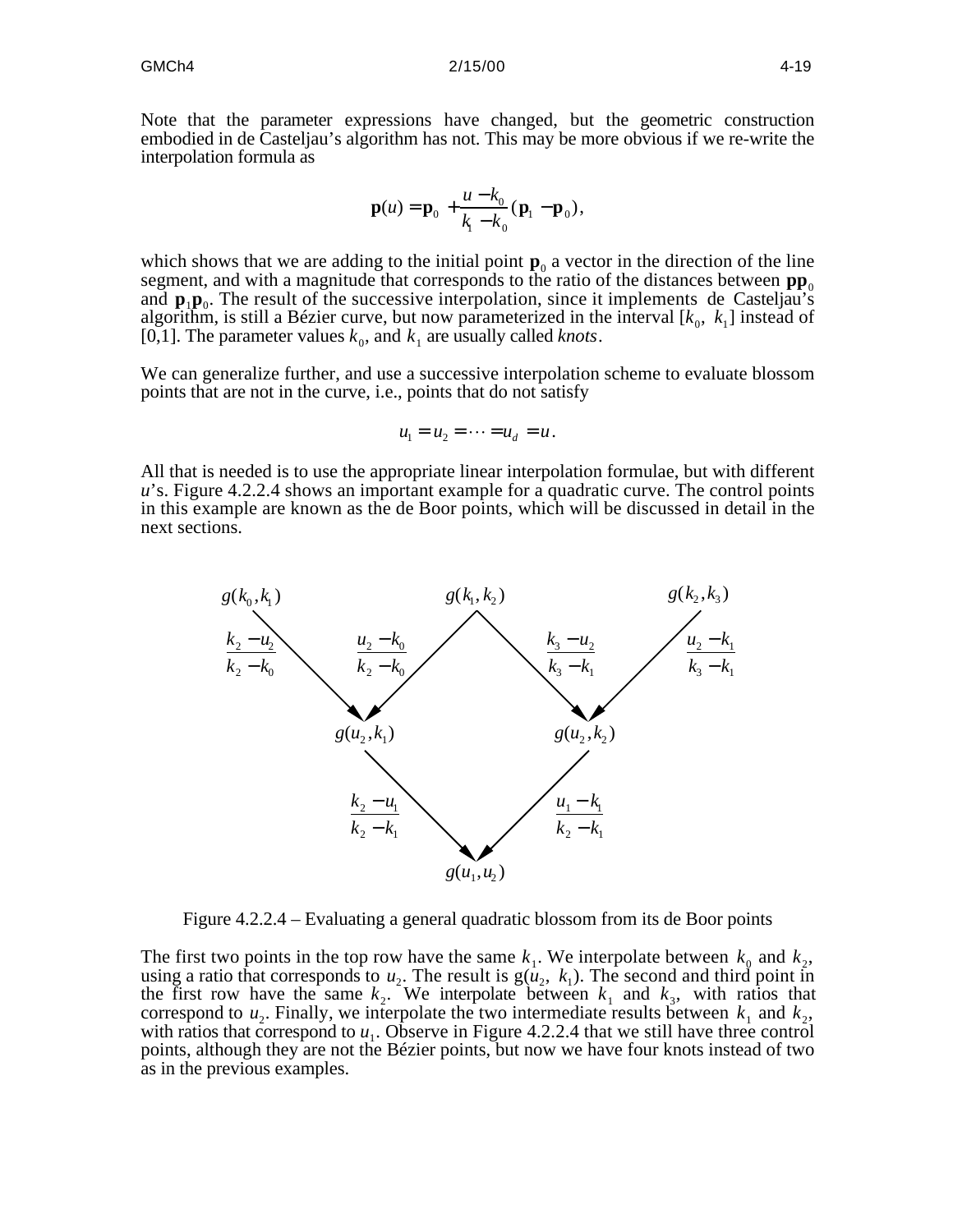One might think that evaluating a blossom for points that do not lie on the curve serves no practical purpose, but we will see soon that this construction can be quite useful. The computation diagrammed in Figure 4.2.2.4 is a generalized de Casteljau construction, using different ratios and *u* values at each level.

#### **4.2.3 Bézier Curves**

We saw earlier that a Bézier curve of degree *d* is unambiguously defined by a control polygon with  $d + 1$  vertices. A point on the curve is given by a linear combination of the control points  $\mathbf{b}_i$ . For example, for degree 2:

$$
\mathbf{p}(u) = \begin{bmatrix} B_0^2(u) & B_1^2(u) & B_2^2(u) \end{bmatrix} \begin{bmatrix} \mathbf{b}_0 \\ \mathbf{b}_1 \\ \mathbf{b}_2 \end{bmatrix}.
$$

The Bernstein basis polynomials in the interval of interest are all positive, as shown in Figure 4.2.3.1.



Figure  $4.2.3.1$  – Bernstein basis in the interval [0,1].

Furthermore, the sum of the basis functions for any value of *u* equals 1:

$$
(1-u)^2 + 2u(1-u) + u^2 = 1 - 2u + u^2 + 2u - 2u^2 + u^2 = 1.
$$

This has two important consequences. First, we can move the curve simply by moving its control points. To see why, consider a general rigid motion **T**, which can always be decomposed into a rotation **R** about the origin, followed by a translation by a vector  $\delta$ . Applying **T** to a point  $p(u)$  on the curve, and using the fact that **R** is linear and that the basis functions add to 1, yields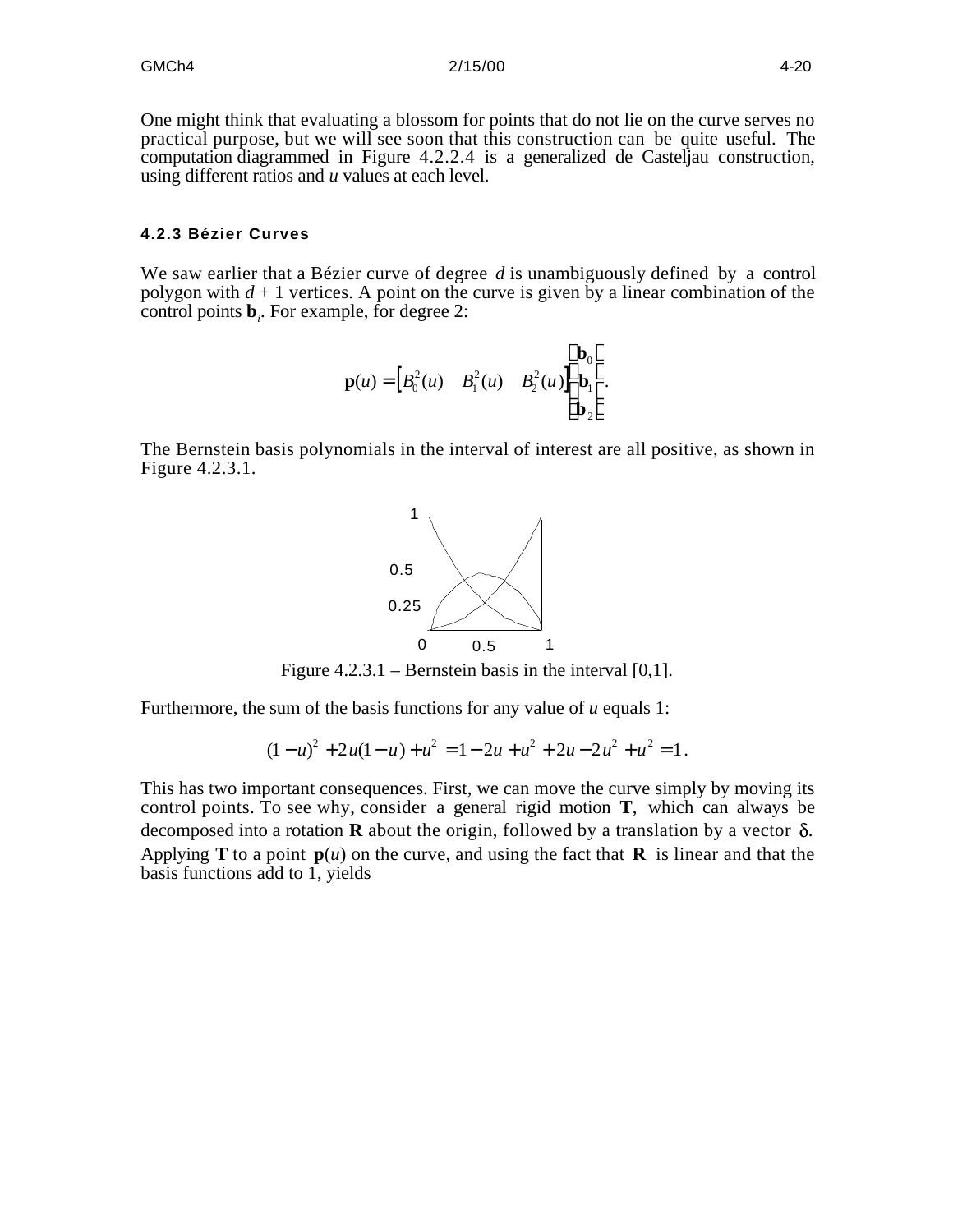$$
\mathbf{T}[\mathbf{p}(u)] = \mathbf{T} \Big[ \int_{i=0}^{2} B_i^2(u)\mathbf{b}_i \Big]
$$
  
\n
$$
= \mathbf{R} \Big[ \int_{i=0}^{2} B_i^2(u)\mathbf{b}_i \Big] + \delta
$$
  
\n
$$
= \int_{i=0}^{2} B_i^2(u)\mathbf{R}(\mathbf{b}_i) + \Big[ \int_{i=0}^{2} B_i^2(u) \Big] \delta
$$
  
\n
$$
= \int_{i=0}^{2} B_i^2(u)[\mathbf{R}(\mathbf{b}_i) + \delta]
$$
  
\n
$$
= \int_{i=0}^{2} B_i^2(u)\mathbf{T}(\mathbf{b}_i)
$$

Therefore the transformed points  $T(b_i)$  are the Bézier points for the transformed curve  $T[(p(u)]$ . The property we just derived is called *affine invariance*. Observe that an expansion in the power basis does not have this property, which is yet another reason not to use the power basis.

A second consequence is that **p**(*u*) is a *convex combination* of the control points, which implies that it lies in the *convex hull* of the control polygon. This is an important property of Bézier curves. It can be used to compute an *enclosure* for the curve. Enclosures are widely used in geometric modeling, as we will see later in this course. Figure 4.2.3.2 shows a cubic Bézier curve inside the convex hull of its control polygon.



Figure 4.2.3.2 – Cubic Bézier curve and the convex hull of its control points.

By construction (see Section 4.2.1) the curve passes through the endpoints of the control polygon and is tangent to the adjoining edges. But the inner vertices of the polygon do not lie on the curve. This is evident from their blossom arguments, which are unequal. Therefore, Bézier methods represent curves through approximation, not interpolation.

The control points of a Bézier curve provide much better design handles than the coefficients in the power basis. It is relatively easy to shape a curve by moving the control points. Because curve tracing can be done at high speed, a curve design system can provide immediate graphic feedback to the user as he or she drags the control points. We shall see in the next section that B-spline curves are even better for shape design than their Bézier counterparts. The major advantages of the Bézier formulation are its numerical stability and the simplicity of the algorithms associated with it.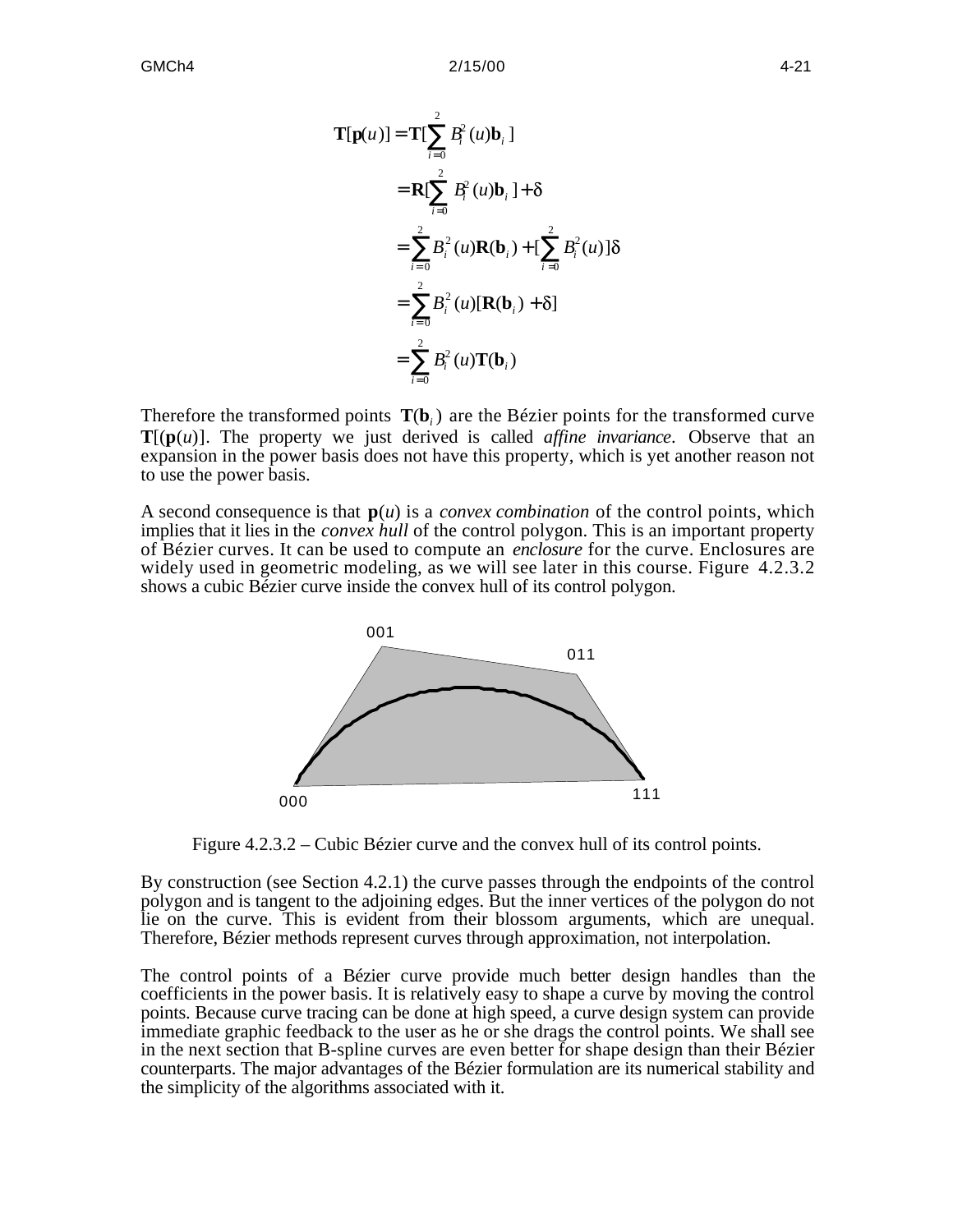#### GMCh4 2/15/00 4-22

The blossom computation can also be used to evaluate the Bézier points for a different parameter interval in the curve. Suppose that we are given the cubic shown in Figure 4.2.3.3, with the control polygon defined by the points 000, 001, 011, and 111, as usual. We know that the Bézier points for the parameter interval [0,k] are 000, 00k, 0kk, and kkk. These points can be calculated by the blossom algorithm, and are also shown in the figure for  $0 < k < 1$ . Now, we can similarly calculate the Bézier points for the interval [k,1], *i.e.*, the points kkk, kk1, k11 and 111. We have not changed the geometry of the curve, because we are still working with the same blossom, and a blossom is uniquely associated with a curve. But we have replaced the original control polygon by two new polygons, one for the parameter interval  $[0,k]$  and the other for the interval  $[k,1]$ . Therefore we have *subdivided* the curve into two Bézier curve segments, each of which can be manipulated separately. Note, however, that if we move the newly-found control points independently, the two segments in general will no longer belong to a single cubic curve.



Figure 4.2.3.3 – Subdivision of a Bézier cubic curve

The blossom algorithm can also be used to find the *de Boor points* of a curve, which are of the form

$$
\mathbf{d}_0 = k_0 k_1, \quad \mathbf{d}_1 = k_1 k_2, \quad \mathbf{d}_2 = k_2 k_3
$$

for a quadratic curve,

$$
\mathbf{d}_0 = k_0 k_1 k_2, \quad \mathbf{d}_1 = k_1 k_2 k_3, \quad \mathbf{d}_2 = k_2 k_3 k_4, \quad \mathbf{d}_3 = k_3 k_4 k_5
$$

for a cubic, and so on for higher degrees.

Given the de Boor points, the curve can also be traced by using the blossom algorithm, as we saw in the previous section. A point on the curve is a linear combination of the de Boor control points. Therefore, we have changed the basis of the polynomial vector space, from the Bernstein basis to a new one, which is called the *B-spline basis*. (The B stands for basis.) In the B-spline representation, the curve generally does not go through any of its de Boor control points. We will see in the next section, that the B-spline basis has significant advantages from the point of view of shape design.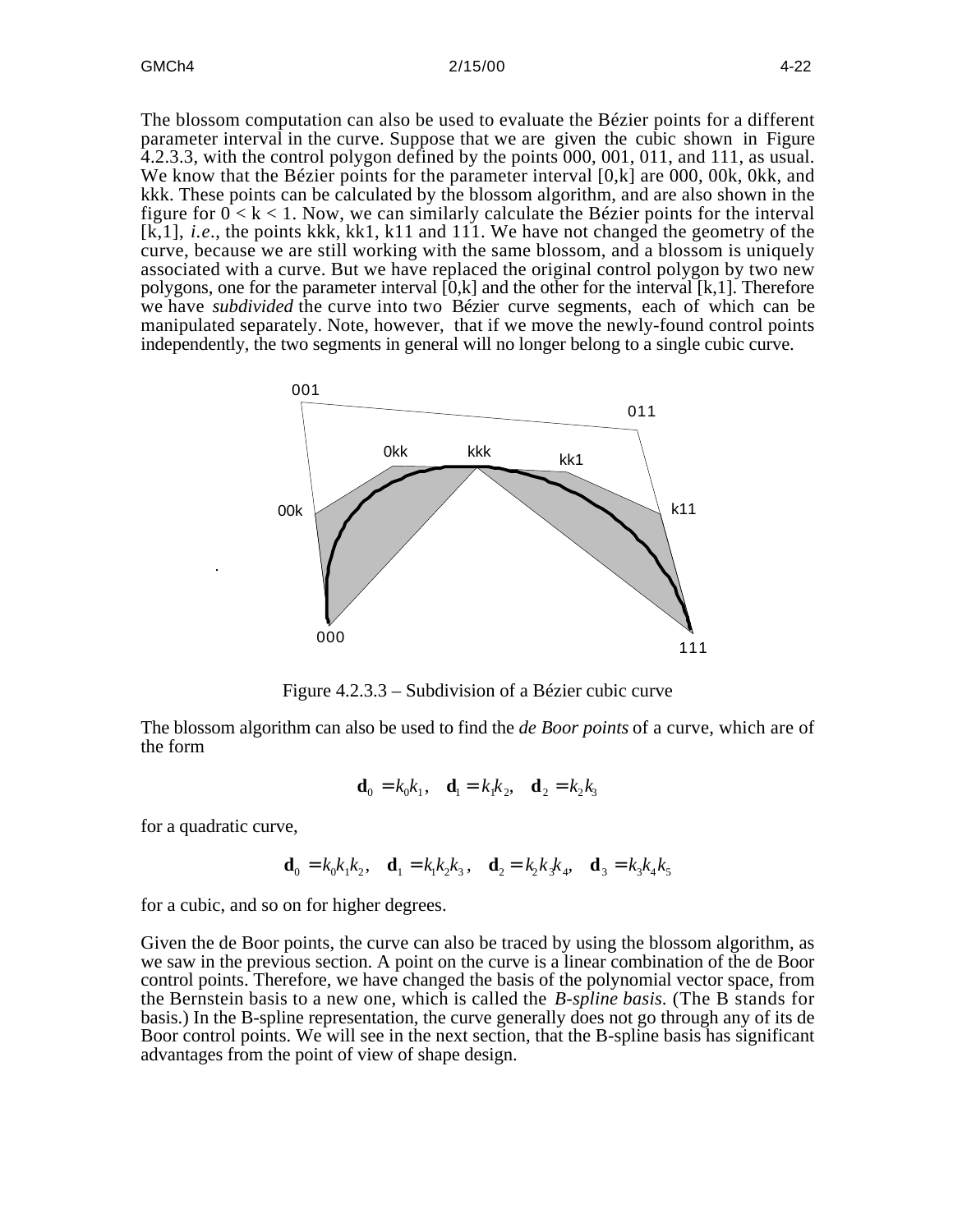The blossom algorithm is all we need to convert between the two basis, and to trace a curve in either representation. To convert from the Bernstein basis to the B-spline basis, we use the blossom computation to find the de Boor points starting with the Bézier points. To convert from the B-spline representation to its Bézier counterpart we evaluate the Bézier points from the de Boor points. To trace the curve we evaluate successive points on the curve by the blossom algorithm, starting either with the Bézier or the de Boor points.

#### **4.2.4 B-Spline Curves**

A single polynomial curve of degree *d* has only *d* + 1 degrees of freedom. Suppose that we want to interpolate or approximate a large number of points, to gain a finer control of curve shape. There are two options. We can use a polynomial of high degree, or a piece-wise polynomial function of low degree, which amounts to several polynomial segments joined together smoothly. High degree polynomials often have undesirable oscillations that are difficult to control, and also have poor computational behavior because of numerical errors. Piece-wise polynomial functions, called *splines*, are usually preferable. Spline curves got their name from physical splines, which consist of flexible metal or wooden strips adjusted by means of weights, and have been used for many years for designing curves.

Figure 4.2.4.1 introduces some of the nomenclature. The *u* axis is broken into intervals, called *spans*, delimited by *knots*. Within each span the spline  $f(u)$  coincides with a polynomial of low degree, typically a cubic. Different spans correspond to different polynomials, and therefore also to different blossoms. At the knots certain continuity conditions are required. For degree d, we can obtain up to  $C^{d-1}$  continuity. Note that  $C^d$ continuity at a knot would force the two polynomials in adjacent spans to coincide, and we would no longer have a true spline. We will see below that additional knots are often introduced before and after the desired spans, and therefore the number of knots usually is not  $s + 1$ .



Figure 4.2.4.1 – A spline over *s* spans, and its knot sequence.

Within each span the spline is an ordinary polynomial, and these satisfy all the vector space axioms. Addition of two  $C^m$  functions, or multiplication of a  $C^m$  function by a scalar, produce another function with the same continuity properties. Therefore all the splines  $f(u)$ of degree at most *d*, defined over a knot sequence  $\{k_i\}$ , and with given continuity conditions at each knot, constitute a vector space. What is the dimension of this space? For concreteness, consider cubic splines, assume maximum  $C^2$  continuity at all interior knots of the sequence, and no continuity requirements at the end knots. A cubic has 4 degrees of freedom, and therefore the first span contributes 4 dimensions. The second span polynomial, however, is constrained by 3 continuity conditions (for the function and its first two derivatives) at  $k_1$ , the first knot of the second span. Therefore the second span only contributes  $4 - 3 = 1$  additional dimension. The same reasoning applies to all the other remaining spans, including the last one. Hence, the total number of degrees of freedom, or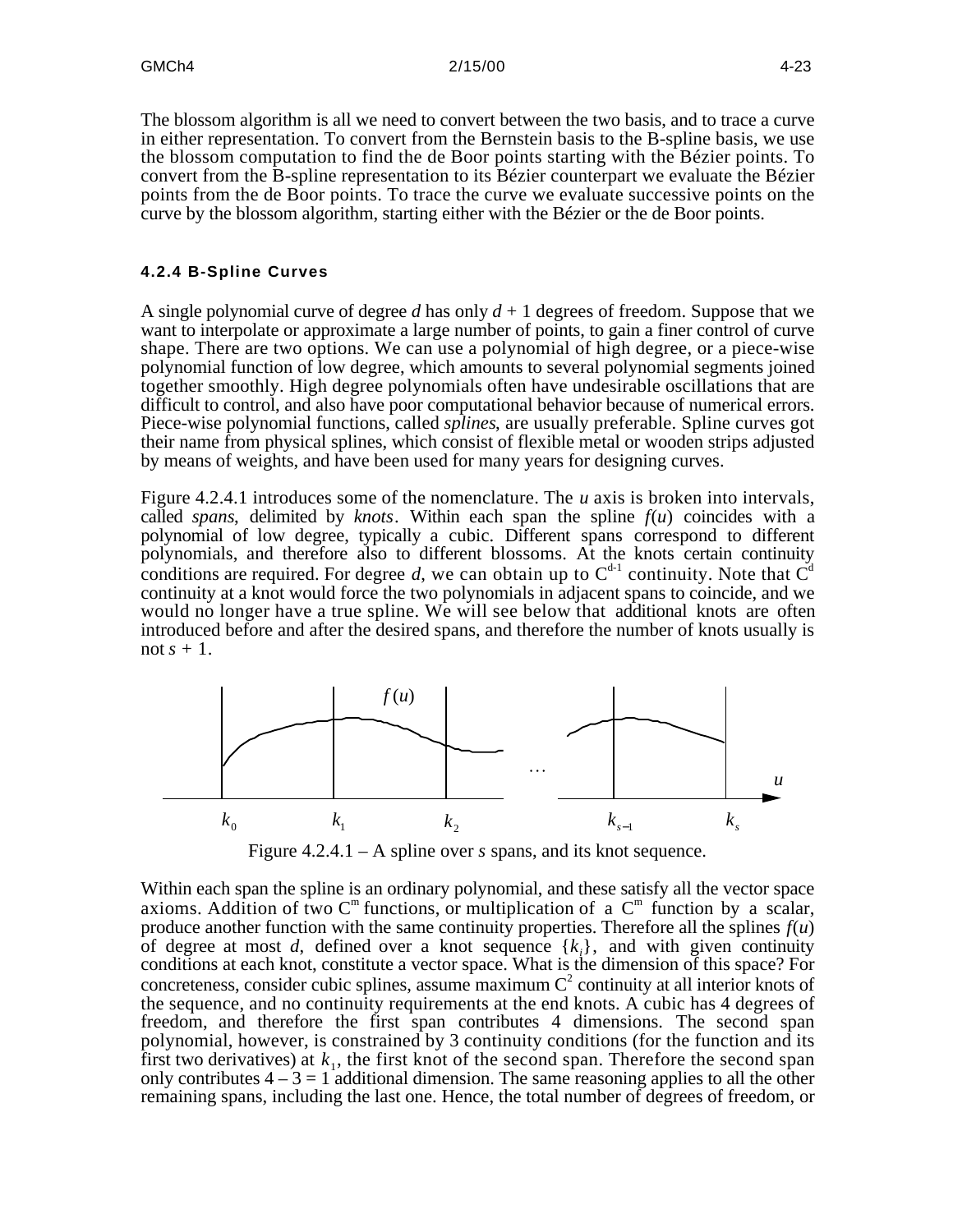the dimension of the vector space, is  $4 + (s - 1)$ . Similar arguments apply to arbitrary degrees. In general, for degree *d*, *s* spans, and maximal continuity at interior knots, the dimension of the space of splines is  $d + s$ .

To construct a spline one could use a Bézier polynomial for each span, and introduce constraints to ensure continuity at the knots. But this quickly becomes very complicated. A more elegant approach constructs the spline over all the spans simultaneously, and automatically guarantees continuity between spans. The key to this construction is to work with a specific basis for the spline space, called the *B-spline basis*. The basis vectors themselves have the desired continuity properties, and this ensures that all the other vectors of the space, which are linear combinations of the basis, have the same properties as well.

We already encountered the B-spline form of a single-span curve in Section 4.2.2, and we saw that its corresponding control points are the de Boor points. For a quadratic curve, with uniformly-spaced integer knots, the de Boor points are given by the blossom values 01, 12, 23. These points define the curve in the parametric interval [1,2]. What are the corresponding basis functions? They can be evaluated as usual, by the blossom algorithm, as shown in Figure 4.2.4.2.



Figure 4.2.4.2 – B-Spline evaluation

The basis function that corresponds to the 01 component (control point) can be found easily from the figure by assuming that points 12 and 23 are zero and 01 is unity. The other basis vectors can be computed similarly. The results are:

$$
\frac{2-u}{2-0} \frac{2-u}{2-1} = \frac{1}{2} (2-u)^2 = N_0^2(u)
$$
  

$$
\frac{u-0}{2-0} \frac{2-u}{2-1} + \frac{3-u}{3-1} \frac{u-1}{2-1} = \frac{1}{2} [u(2-u) + (3-u)(u-1)] = N_1^2(u)
$$
  

$$
\frac{u-1}{3-1} \frac{u-1}{2-1} = \frac{1}{2} (u-1)^2 = N_2^2(u)
$$

where the *N*'s are the B-spline basis functions, shown in Figure 4.2.4.3.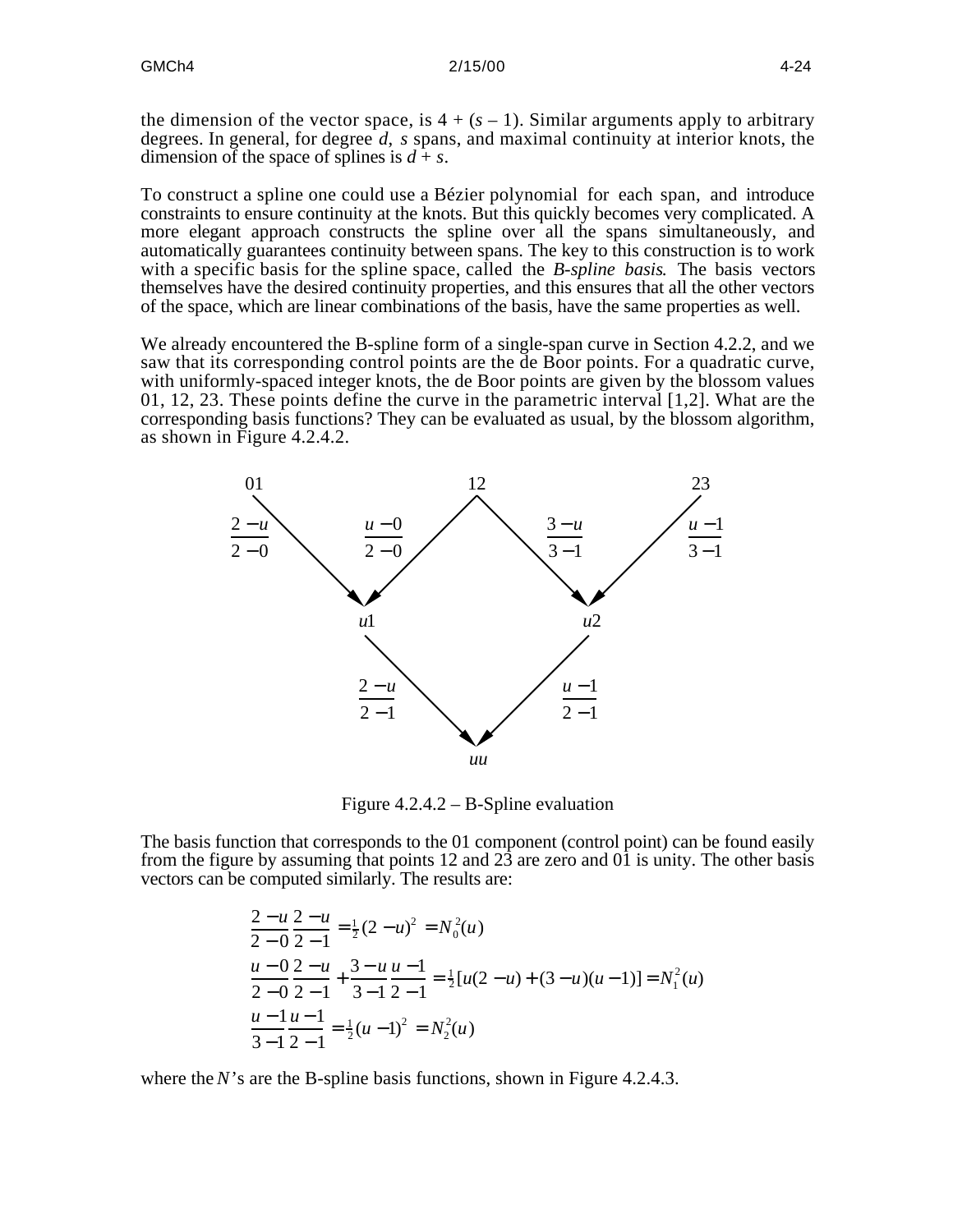The basis function  $N_1^2(u)$  is shown in its entirety in the figure, whereas the other two are shown only in the interval [1,2]. If we drew these two functions completely, we would see that all the basis functions are shifted versions of one another. (This would not be true if the knots were non-uniform.) We still have 3 control points and 3 basis functions, although they are now the de Boor points and the B-spline basis, instead of the Bézier points and the Bernstein basis. However, we now have four knots instead of the two needed for a Bézier curve. To define the curve in the interval [1,2] we had to add an extra knot before [1,2] and another after it. In general, we need to add  $d-1$  knots before and after the desired interval. This gives a total of 2*d* knots that must be considered for each given interval.



Figure 4.2.4.3 – B-Spline basis functions

The basis functions are non-negative and add to unity for any *u*. Therefore a B-spline curve, like its Bézier counterpart, has the *convex hull property*: it lies entirely within the convex hull of its control polygon. It also has the *affine invariance* property: the curve can be moved in space simply by moving its control points. The *support* of a basis function, *i.e*., the region over which the function is non-zero, is precisely 3 spans. In general, a Bspline basis function of degree *d* has a support of  $d + 1$  spans. This implies that changing the position of the control point that corresponds to a specific basis function only affects the curve over the support of the basis function, which is  $d+1$  spans. Thus, control point manipulation has a *local effec*t. This is very convenient for curve design, since it allows local tuning of the curve's shape without causing side effects in other regions.

B-Splines are especially interesting when there are several spans. We use the de Boor points for successive spans, and share some of them across adjacent spans. For example, a quadratic spline with  $\overline{6}$  control points covers the 4 spans shown in Figure 4.2.4.4. Each triple of de Boor points, at the top of the figure, contributes to the 1-span interval shown.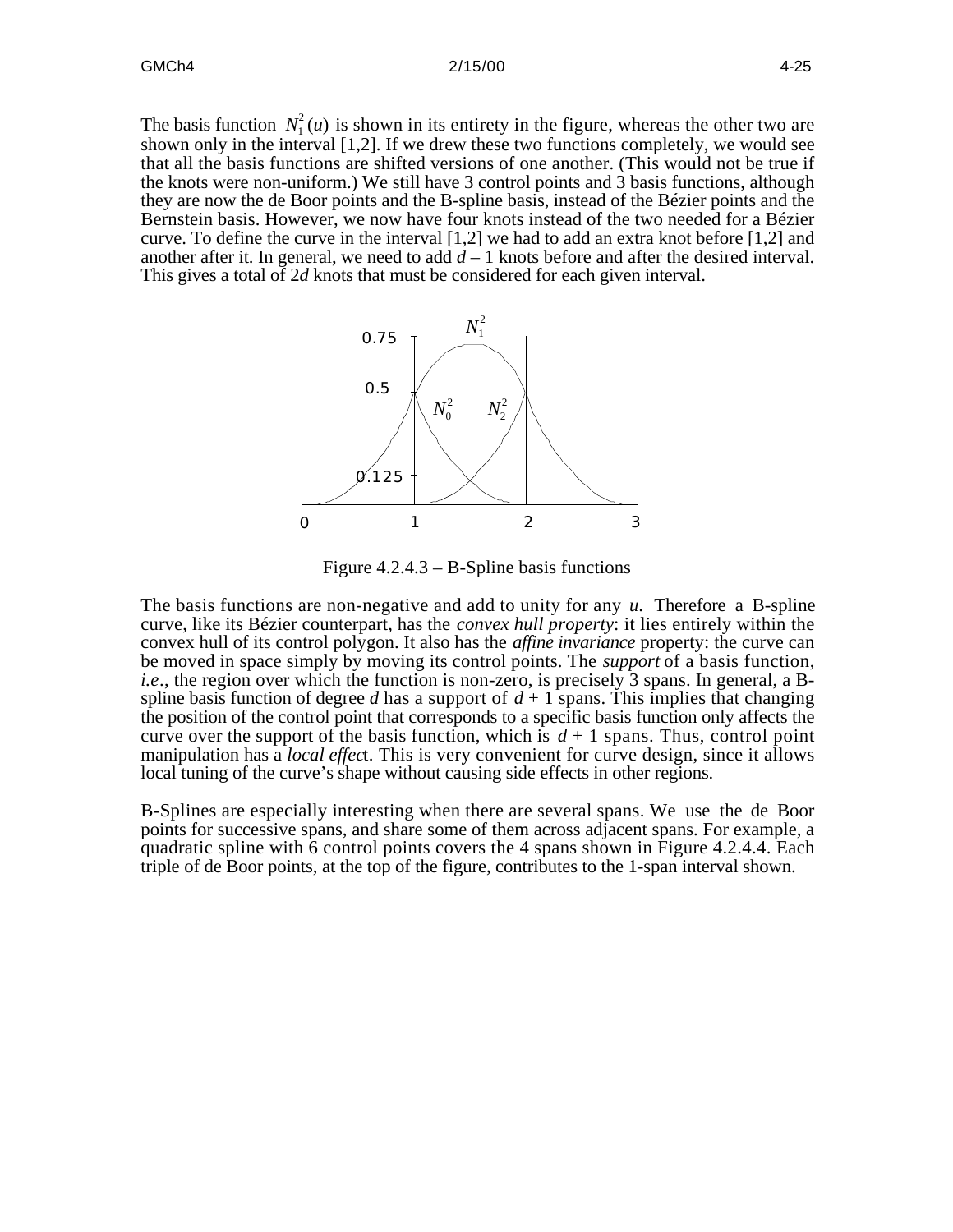

Figure 4.2.4.4 – A B-spline over the four- span interval [1,5].

The vector space of quadratic splines that corresponds to this 4-span example has dimension  $s + d = 6$ . Therefore we should have 6 basis functions and 6 control points. The basis functions are translated versions of the bell-shaped curve shown in Figure 4.2.4.3. Each has a support of  $d + 1 = 3$  spans. Note that we had to add  $d - 1 = 1$  knots at the beginning and at the end of the desired 4-span interval [1,5]. This gives a total of

$$
(d-1)+(s+1)+(d-1)=s+2d-1
$$

knots for the general case, or 7 for our example. If the knots are a sequence of integers starting with 0, for *s* spans and degree *d*, the sequence is

$$
\underbrace{0 \quad \cdots \quad d-2}_{\text{Initial } d-1 \text{ Knots}} \quad \underbrace{d-1 \quad \cdots \quad s+d-1}_{\text{Desired } s \text{ Spans}} \quad \underbrace{s+d \quad \cdots \quad s+2d-2}_{\text{Final } d-1 \text{ Knots}} \; .
$$

To evaluate the spline we use the blossom algorithm with the de Boor points that correspond to each desired span. For example the points 12, 23, 34 correspond to the interval [2,3]. In general, for a spline of degree *d* and *s* spans, with knot sequence (0, 1, 2, ...,  $s + 2d - 2$ ), the  $d + 1$  de Boor points

$$
i(i+1)...(i+d-1), (i+1)(i+2)...(i+d), ... (i+d)(i+d+1)...(i+2d-1)
$$

correspond to the span  $[i + d - 1, i + d]$ , where  $0$  *i*  $s - 1$ . (Recall that each blossom for degree *d* has *d* arguments, which here are knot values.) There are 2*d* knots that affect this calculation:

$$
i, i+1, \ldots, i+2d-1.
$$

It is convenient to index the de Boor points **d** by the value of the leading knot in the corresponding blossom. The sequence of de Boor points above is then simply

$$
\mathbf{d}_{i}, \mathbf{d}_{i+1}, \ldots, \mathbf{d}_{i+d},
$$

with  $0$  *i*  $s-1$ .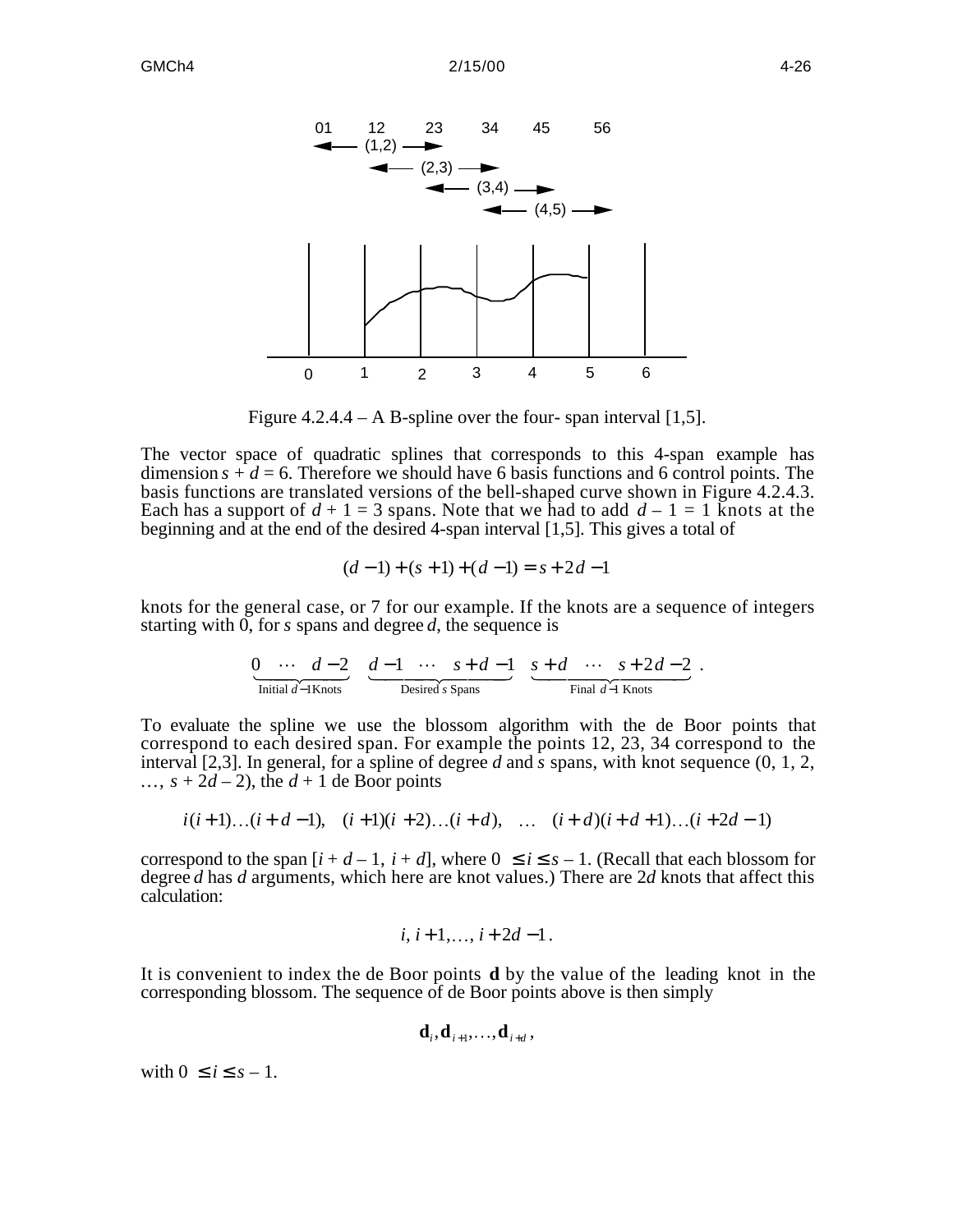Each span of a spline has a corresponding polynomial and a blossom associated with it. Therefore, we can also represent the polynomial within a span by its Bézier points, and these can be computed by the blossom algorithm from their de Boor counterparts. Doing this for all the spans of a B-spline, we convert it into a sequence of Bézier curves, each represented by its Bézier points. The endpoints of the Bézier control polygons are shared between adjacent spans. This conversion is very useful, because many of the algorithms for curve evaluation and manipulation are significantly faster for Bézier curves than for Bsplines. Some curve and surface modelers provide B-splines for curve and surface design, because they automatically ensure the desired continuity across spans, but convert them internally into the Bézier form for computational purposes.

Our discussion of B-splines can be generalized in several directions. First, we have tacitly assumed that all the knots are distinct. If there are coincidences, the previous results apply, with minor modifications. One can show that two coincident knots correspond to the loss of one order of continuity. For an intuitive feeling of why this happens, condider the span in Figure 4.2.4.5, and imagine that the width tends to zero, which implies that the two knots coincide in the limit. The spline originally is continuous over the span, but as the width approaches zero, the function has to vary more and more rapidly, and eventually jumps between the two values in the adjacent spans. We will return to the topic of multiple knots at the end of this section.



Figure 4.2.4.5 – When knots coincide, a spline looses continuity.

As a second generalization, assume that the knots are not the integer values 0, 1, ..., but rather take arbitrary values in a non-decreasing sequence

$$
k_0, k_1, \ldots, k_{s+2d-1}.
$$

All of our theory and algorithms are still valid, provided that we replace

0 
$$
k_0
$$
  
\n1  $k_1$   
\n $\vdots$   
\n $s + 2d - 1$   $k_{s+2d-1}$ 

In general the knots are not evenly spaced and the resulting spline is called *non-uniform*.

Finally, one can work in homogeneous coordinates, with each coordinate being a nonuniform B-spline. Since normalization involves division by the *w* coordinate, the resulting curves are no longer polynomial in Euclidean space. Each coordinate is a ratio of polynomials, and therefore it is a *rational* function. The resulting splines are called *Non-Uniform Rational B-Splines* (*NURBS*), and are widely used for modeling free-form or sculptured objects. NURBS curves can represent conics such as circles and hyperbolas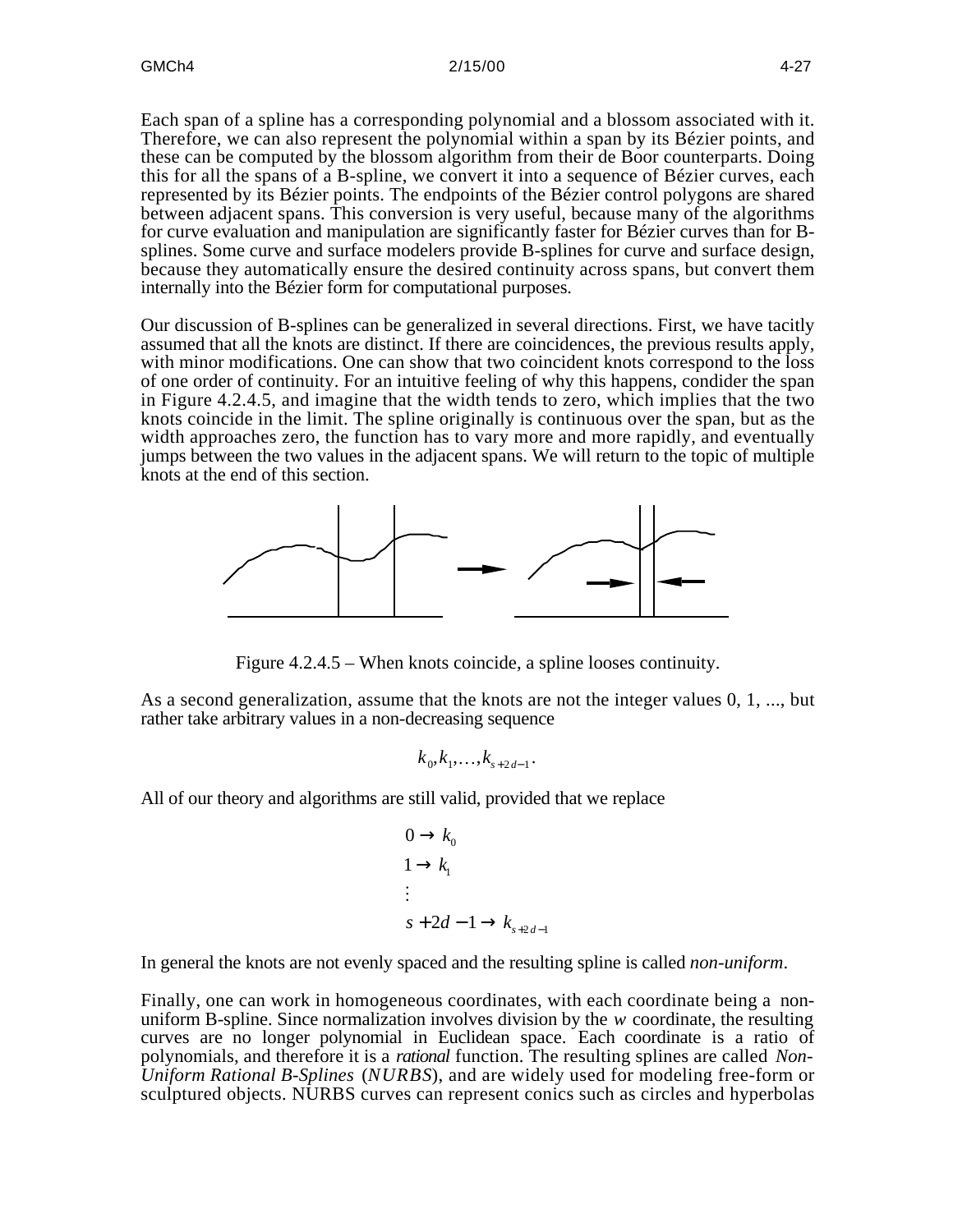exactly, and can be manipulated in projective space, which is sometimes advantageous. (Note that parametric quadratic polynomials are parabolas.)

Let us return now to the multiple knot case. The de Boor points for a span of a quadratic Bspline that corresponds to a parametric interval [*b*, *c*] must be of the form

*ab bc cd*

Four knots,  $a, b, c, d$ , are involved, but they need not be all distinct. For example, if  $a = b$ we have a double knot at the beginning of the sequence. The blossom values of the de Boor points become

*aa ac cd*

and the parametric interval becomes [*a*, *c*].

If we let the last two knots coincide as well, we obtain the control points

*aa ad dd*

and the corresponding interval  $[a, d]$ . But these control points are actually the Bézier points for the same blossom (and hence curve). Therefore, a quadratic Bézier curve is simply a special case of a single-span B-spline with double knots at the beginning and end of the parametric interval. In general, a Bézier curve of degree *d* is a single-span B-spline of the same degree, with *d* multiple knots at the beginning and end of the parametric interval.

Now we will see that the blossom algorithm for curve evaluation and the subdivision algorithm amount essentially to a knot insertion procedure. Consider the standard de Boor points for a quadratic span

01 12 23

and evaluate the spline at  $u = 1.5$ , as shown in Figure 4.2.4.6.



Figure 4.2.4.6 – Spline evaluation for  $u = 1.5$ .

Observe that the triple

$$
(0,1) \quad (1,1.5) \quad (1.5,1.5)
$$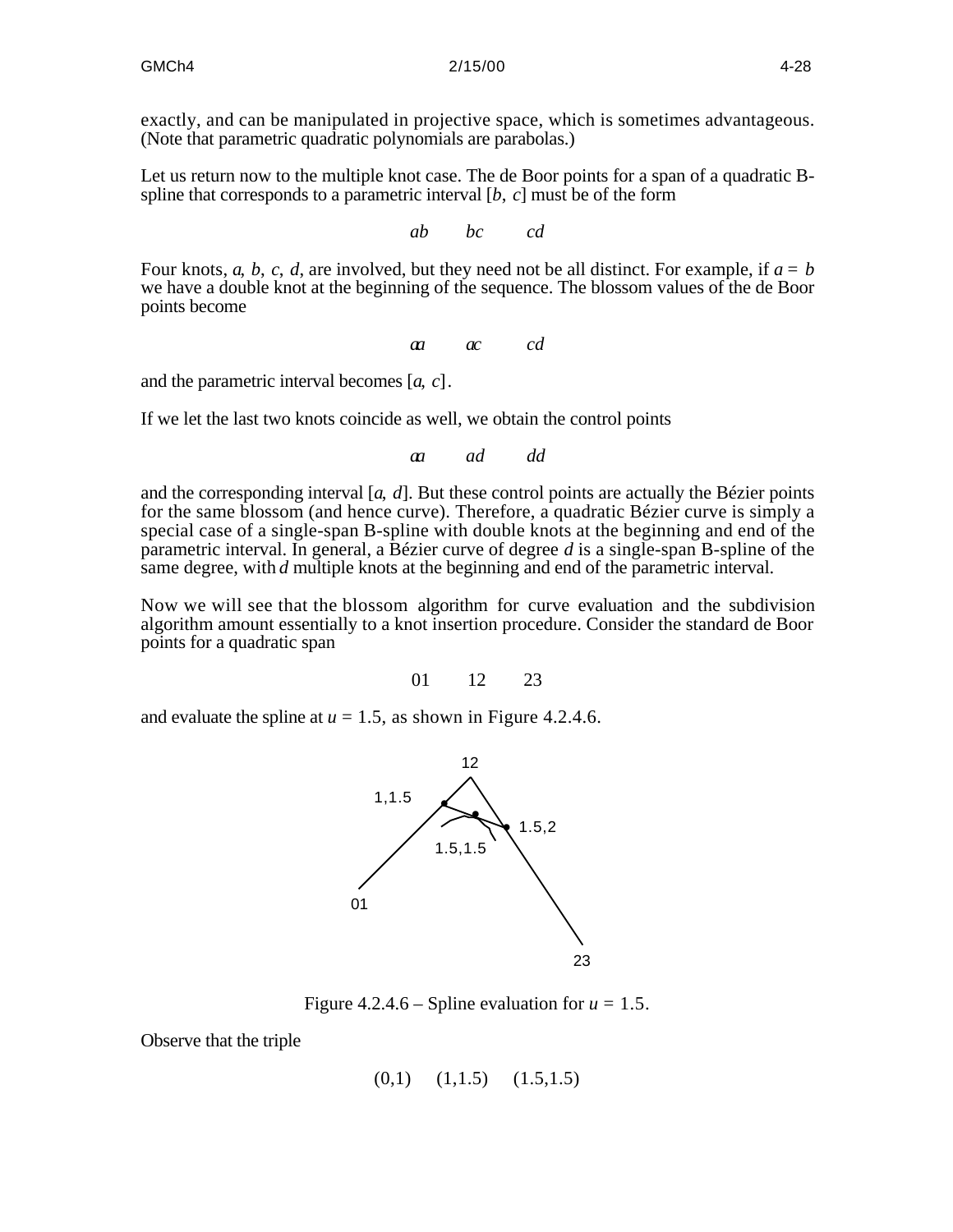is the set of de Boor points with knots 0, 1, 1.5, 1.5, and corresponding parametric interval [1, 1.5]. Similarly, the triple

$$
(1.5, 1.5) \quad (1.5, 2) \quad (2, 3)
$$

is the set of de Boor points with knots 1.5, 1.5, 2, 3 and interval [1.5, 2]. Therefore our evaluation procedure has subdivided the original spline for the parameter interval [1,2] into two spline segments, one for the interval [0, 1.5] and the other for [1.5, 2], and has computed the de Boor points for each of the new spans. Each of the new curve segments has a double knot at the joint between the segments. Therefore we have inserted into the original knot sequence a double knot at 1.5. In general, for a spline of degree *d*, evaluation and subdivision are accomplished by the insertion of a knot of multipicity *d*.

Continuing this line of reasoning, we can think of the conversion of a quadratic B-spline to the Bézier form as knot insertion, so as to obtain double knots at the beginning and end of the desired span.

# **4.3 Representations for Surfaces**

Both parametric and implicit surfaces are useful in geometric modeling. The most important examples of parametric surfaces are Bézier and B-spline bounded surfaces, or *patches*. In practice, implicit algebraic surfaces are typically of low degree, and the most commonly used are the quadrics, or second degree surfaces.

### **4.3.1 Bézier and B-Spline Patches**

Both Bézier and B-spline curves of degree *d* can be written as

$$
\mathbf{p}(u) = \int_{i=0}^{n} \mathbf{v}_{i} \phi_{i}^{d}(u)
$$

where the **v**'s are the control points (sometimes also called control *vertices*), the (*u*) are the basis functions, and *n* is either *d*, for Bézier curves, or *s* – 1, for B-splines with *s* spans. This expression generalizes readily to surface patches as

$$
\mathbf{p}(u,v)=\sum_{i=0}^{n-m}\mathbf{v}_{ij}\psi_{ij}^{d}(u).
$$

Now we have two parameters  $u$  and  $v$ , and a grid of control vertices, and new basis functions that depend on both parameters. The most common patches are called *tensorproduct* surfaces, and have basis functions that are the products of two of the familiar 1 dimensional Bernstein or B-spline basis functions:

$$
\mathbf{p}(u,v)=\sum_{i=0}^{n-m}\mathbf{v}_{ij}\phi_i^d(u)\phi_j^d(u).
$$

This surface equation can be re-written as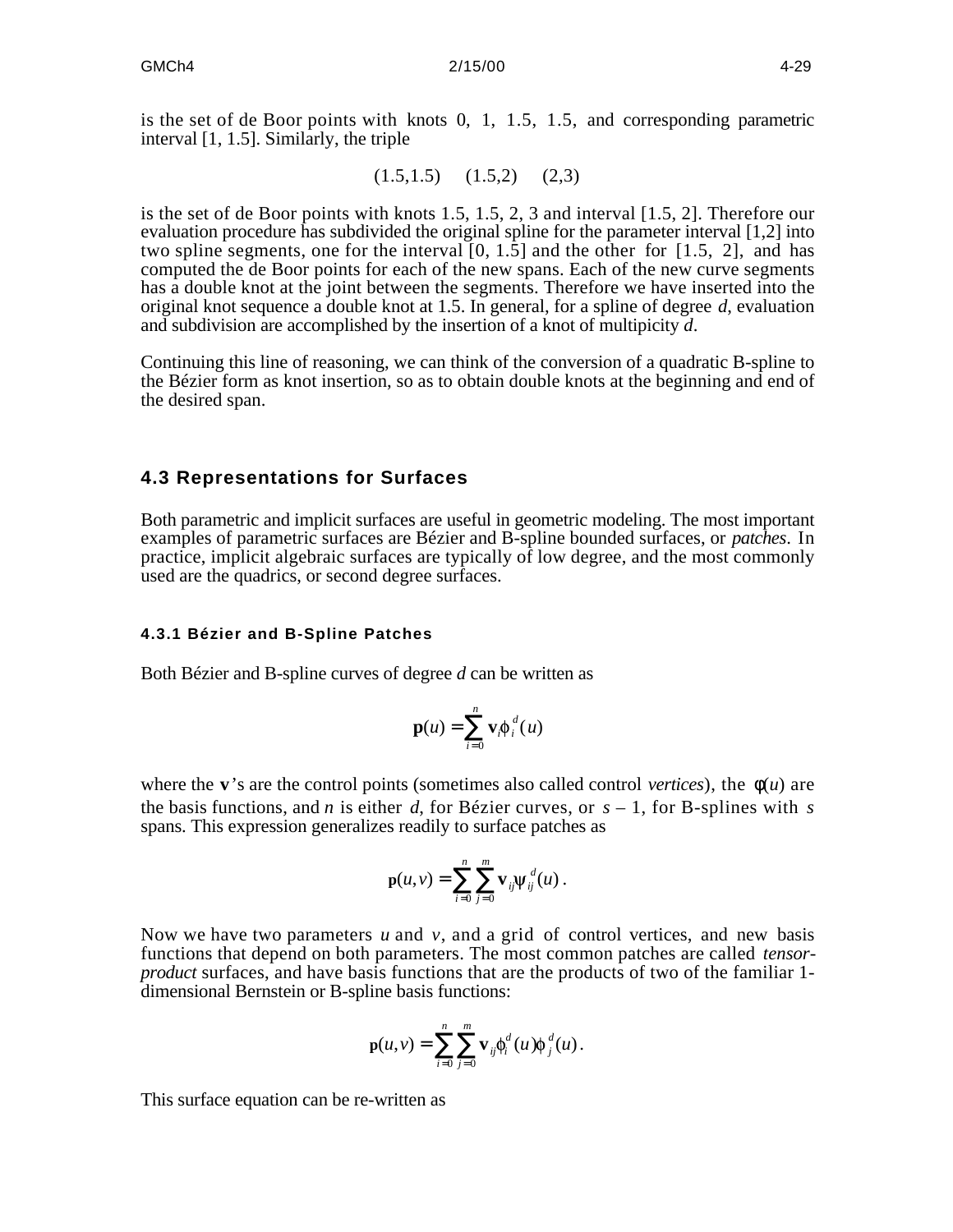$$
\mathbf{p}(u, v) = \sum_{i=0}^{n} \mathbf{v}_{ij} \phi_{j}^{d}(v) \phi_{i}^{d}(u)
$$

$$
= \sum_{i=0}^{n} \mathbf{c}_{i}(v) \phi_{i}^{d}(u)
$$

where

$$
\mathbf{c}_i(\nu) = \int_{j=0}^m \mathbf{v}_{ij} \phi_j^d(\nu).
$$

These expressions provide us with a simple recipe for computing points on the surface. First fix *i* and *v*. For each *i*, compute the value **c***<sup>i</sup>* (*v*) as a point on a Bézier or B-spline curve defined by the control points  $\mathbf{v}_{ij}$ . Next, consider the **c**'s as new control points, and compute  $p(u, v)$  as a point on a curve with such control points. The procedure is illustrated in Figure 4.3.1 for a biquadratic Bézier patch.



Figure 4.3.1 – Evaluating a point on a biquadratic Bézier patch.

For each fixed  $i = 0, 1, 2$  we apply the blossom algorithm with the desired value of  $\nu$  to the appropriate control polygon to find the **c**'s. These form a new control polygon. We apply the blossom procedure to the new control polygon with the desired *u*. The result is the point  $p(u, v)$  on the surface. Observe that we have a grid of 9 control points for the patch. The surface only interpolates the 4 corner points, and the **c** points obtained in the first phase of the computation generally do not lie on the surface.

Other computations we studied for curves, for example, subdivision, also generalize easily to surfaces.

#### **4.3.2 Quadrics**

The quadrics are the algebraic surfaces of second degree. The implicit equation for a generic quadric may be written as